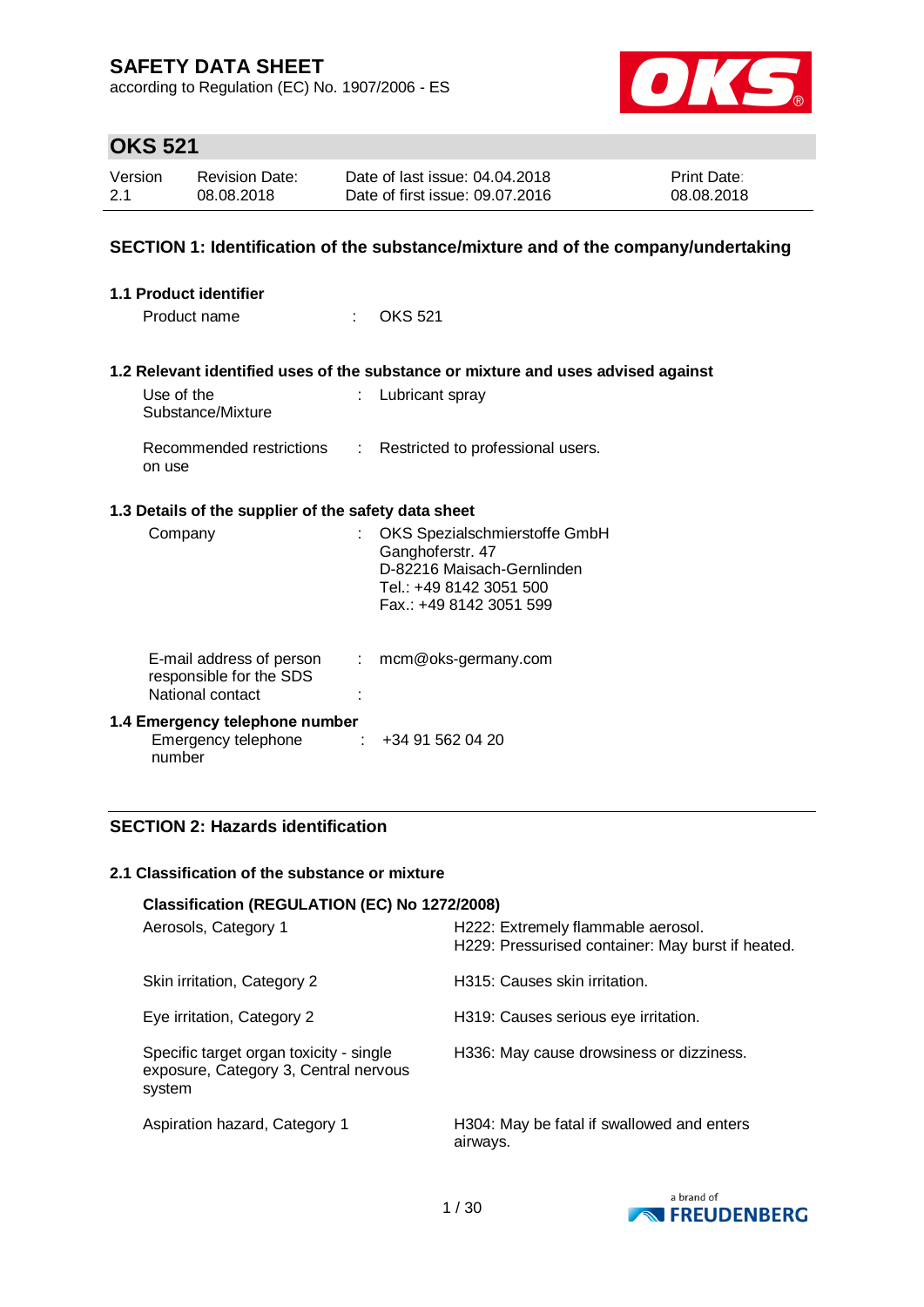according to Regulation (EC) No. 1907/2006 - ES



# **OKS 521**

| Version<br>Date of last issue: 04.04.2018<br>Revision Date:<br>2.1<br>Date of first issue: 09.07.2016<br>08.08.2018 | <b>Print Date:</b><br>08.08.2018 |
|---------------------------------------------------------------------------------------------------------------------|----------------------------------|
|---------------------------------------------------------------------------------------------------------------------|----------------------------------|

Chronic aquatic toxicity, Category 3 H412: Harmful to aquatic life with long lasting effects.

### **2.2 Label elements**

| Labelling (REGULATION (EC) No 1272/2008) |                                                                              |                                                                                                                                                                                                                                                                                             |
|------------------------------------------|------------------------------------------------------------------------------|---------------------------------------------------------------------------------------------------------------------------------------------------------------------------------------------------------------------------------------------------------------------------------------------|
| Hazard pictograms                        |                                                                              |                                                                                                                                                                                                                                                                                             |
| Signal word                              | Danger                                                                       |                                                                                                                                                                                                                                                                                             |
| <b>Hazard statements</b>                 | H <sub>222</sub><br>H <sub>229</sub><br>H304<br>H315<br>H319<br>H336<br>H412 | Extremely flammable aerosol.<br>Pressurised container: May burst if heated.<br>May be fatal if swallowed and enters<br>airways.<br>Causes skin irritation.<br>Causes serious eye irritation.<br>May cause drowsiness or dizziness.<br>Harmful to aquatic life with long lasting<br>effects. |
| Precautionary statements                 | <b>Prevention:</b>                                                           |                                                                                                                                                                                                                                                                                             |
|                                          | P <sub>210</sub>                                                             | Keep away from heat, hot surfaces, sparks,<br>open flames and other ignition sources. No<br>smoking.                                                                                                                                                                                        |
|                                          | P211                                                                         | Do not spray on an open flame or other<br>ignition source.                                                                                                                                                                                                                                  |
|                                          | P <sub>251</sub>                                                             | Do not pierce or burn, even after use.                                                                                                                                                                                                                                                      |
|                                          | <b>Response:</b>                                                             |                                                                                                                                                                                                                                                                                             |
|                                          | P301 + P310                                                                  | IF SWALLOWED: Immediately call a<br>POISON CENTER/doctor.                                                                                                                                                                                                                                   |
|                                          | P331                                                                         | Do NOT induce vomiting.                                                                                                                                                                                                                                                                     |
|                                          | Storage:                                                                     |                                                                                                                                                                                                                                                                                             |
|                                          | P410 + P412                                                                  | Protect from sunlight. Do not expose to<br>temperatures exceeding 50 °C/ 122 °F.                                                                                                                                                                                                            |

Hazardous components which must be listed on the label:

n-butyl acetate

Naphtha (petroleum), hydrotreated light; Low boiling point hydrogen treated naphtha

### **2.3 Other hazards**

This substance/mixture contains no components considered to be either persistent, bioaccumulative and toxic (PBT), or very persistent and very bioaccumulative (vPvB) at levels of 0.1% or higher.

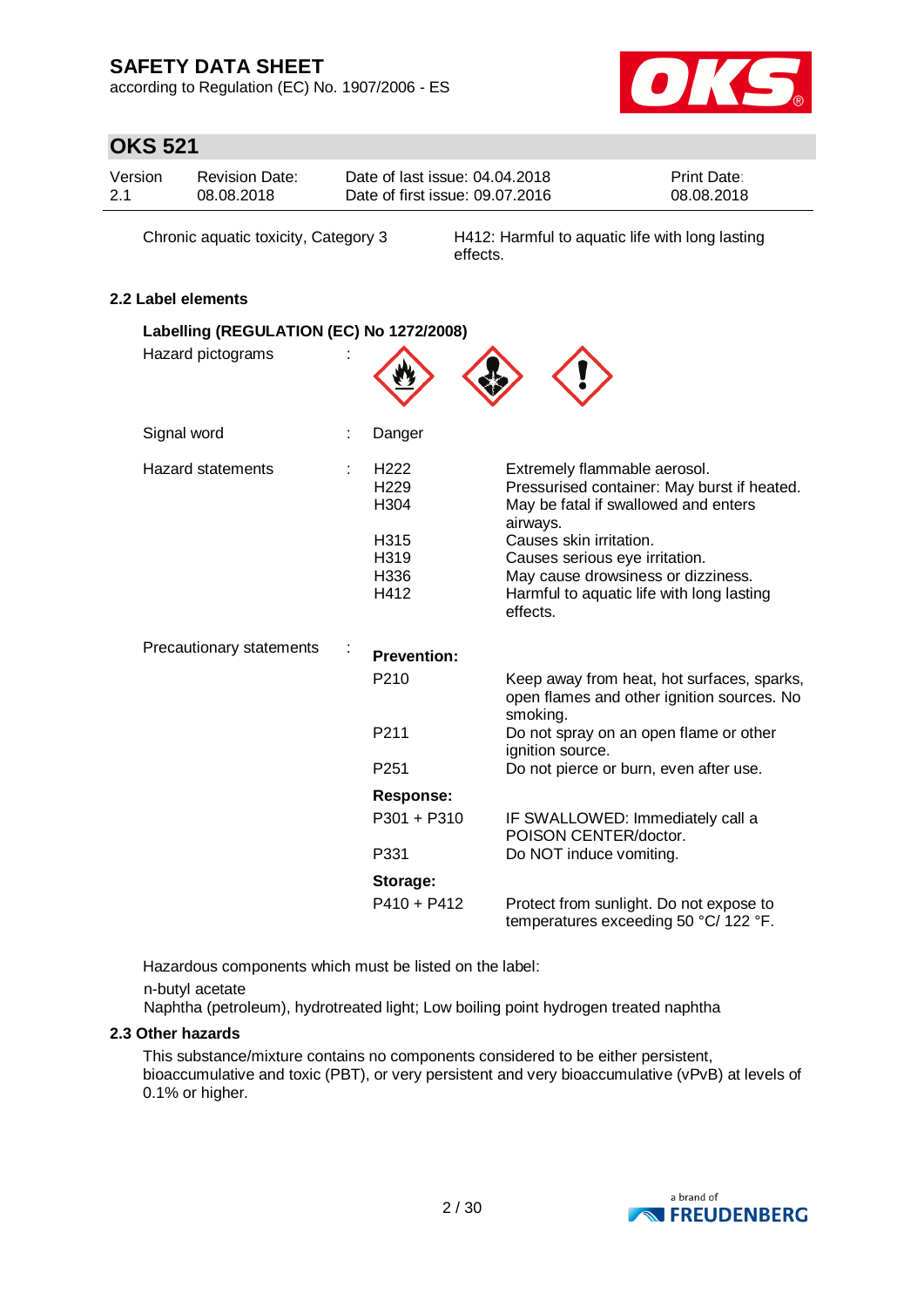according to Regulation (EC) No. 1907/2006 - ES



# **OKS 521**

| Version | <b>Revision Date:</b> | Date of last issue: 04.04.2018  | <b>Print Date:</b> |
|---------|-----------------------|---------------------------------|--------------------|
| 2.1     | 08.08.2018            | Date of first issue: 09.07.2016 | 08.08.2018         |

### **SECTION 3: Composition/information on ingredients**

#### **3.2 Mixtures**

Chemical nature : Active substance with propellant Solvent Molybdenum disulfide graphite

#### **Hazardous components**

| Chemical name                                                                        | CAS-No.<br>EC-No.<br>Index-No.<br>Registration number                     | Classification                                                                                                                                | Concentration<br>limits<br>M-Factor<br><b>Notes</b> | Concentration<br>(% w/w) |
|--------------------------------------------------------------------------------------|---------------------------------------------------------------------------|-----------------------------------------------------------------------------------------------------------------------------------------------|-----------------------------------------------------|--------------------------|
| Naphtha (petroleum),<br>hydrotreated light;<br>Low boiling point<br>hydrogen treated | 64742-49-0<br>265-151-9                                                   | Flam. Liq.2; H225<br>Skin Irrit.2; H315<br>STOT SE3; H336<br>Asp. Tox.1; H304                                                                 | Note P                                              | $>= 10 - 20$             |
| naphtha                                                                              | 649-328-00-1                                                              | Aquatic Chronic2;<br>H411                                                                                                                     |                                                     |                          |
| 1-Butanol,<br>titanium $(4+)$ salt,<br>homopolymer                                   | 9022-96-2                                                                 | Eye Irrit.2; H319                                                                                                                             |                                                     | $>= 1 - 10$              |
| n-hexane                                                                             | $110 - 54 - 3$<br>203-777-6<br>601-037-00-0                               | Flam. Liq.2; H225<br>Skin Irrit.2; H315<br>Repr.2; H361f<br>STOT SE3; H336<br>STOT RE2; H373<br>Asp. Tox.1; H304<br>Aquatic Chronic2;<br>H411 | $>= 5%$<br>STOT RE2,<br>H373<br>** ***              | $>= 1 - 2.5$             |
| Substances with a workplace exposure limit :                                         |                                                                           |                                                                                                                                               |                                                     |                          |
| n-butyl acetate                                                                      | 123-86-4<br>204-658-1<br>607-025-00-1<br>01-2119485493-29-<br><b>XXXX</b> | Flam. Liq.3; H226<br>STOT SE3; H336                                                                                                           |                                                     | $>= 20 - < 30$           |
| molybdenum<br>disulphide                                                             | 1317-33-5<br>215-263-9                                                    |                                                                                                                                               |                                                     | $>= 10 - 20$             |
| butane                                                                               | 106-97-8                                                                  | Flam. Gas1; H220                                                                                                                              |                                                     | $>= 10 - 20$             |

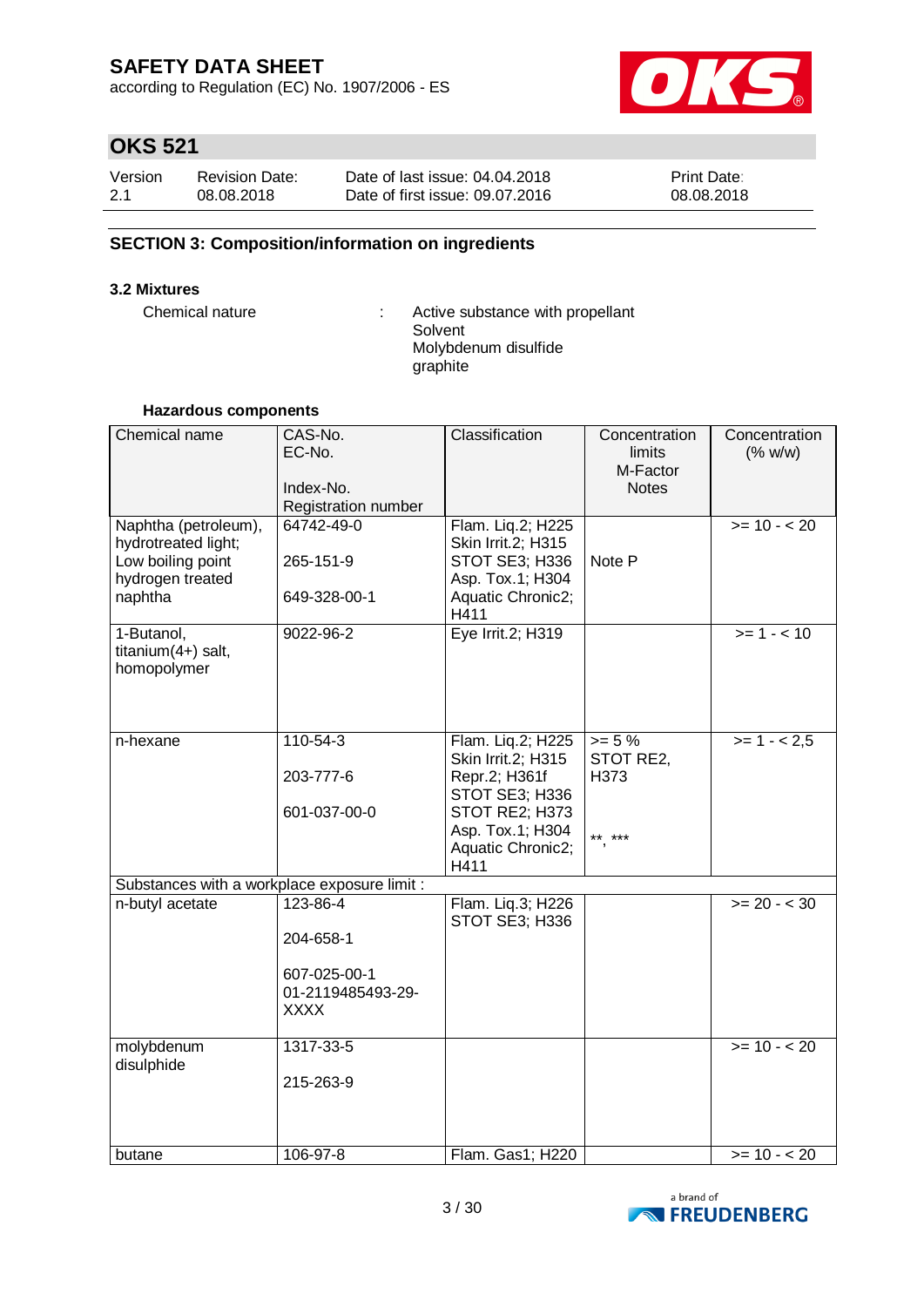according to Regulation (EC) No. 1907/2006 - ES



# **OKS 521**

| Version | <b>Revision Date:</b> | Date of last issue: 04.04.2018  | <b>Print Date:</b> |
|---------|-----------------------|---------------------------------|--------------------|
| 2.1     | 08.08.2018            | Date of first issue: 09.07.2016 | 08.08.2018         |

|                | 203-448-7<br>601-004-00-0                                                 | Press. GasCompr.<br>Gas; H280                                       | Note U (table<br>3.1), Note C |              |
|----------------|---------------------------------------------------------------------------|---------------------------------------------------------------------|-------------------------------|--------------|
| dimethyl ether | 115-10-6<br>204-065-8<br>603-019-00-8<br>01-2119472128-37-<br><b>XXXX</b> | Flam. Gas1; H220<br>Press.<br>GasLiquefied gas;<br>H <sub>280</sub> | Note U (table<br>3.1)         | $>= 10 - 20$ |
| propane        | 74-98-6<br>200-827-9<br>601-003-00-5<br>01-2119486944-21-<br><b>XXXX</b>  | Flam. Gas1; H220<br>Press. GasCompr.<br>Gas; H280                   | Note U (table<br>3.1)         | $>= 1 - 10$  |
| isobutane      | 75-28-5<br>200-857-2<br>601-004-00-0<br>01-2119485395-27-<br><b>XXXX</b>  | Flam. Gas1; H220<br>Press. GasCompr.<br>Gas; H280                   | Note U (table<br>3.1), Note C | $>= 1 - 10$  |
| Graphite       | 7782-42-5<br>231-955-3                                                    |                                                                     |                               | $>= 1 - 10$  |

For explanation of abbreviations see section 16.

### **SECTION 4: First aid measures**

#### **4.1 Description of first aid measures**

If inhaled : Call a physician or poison control centre immediately. Remove person to fresh air. If signs/symptoms continue, get medical attention. Keep patient warm and at rest. If unconscious, place in recovery position and seek medical advice. Keep respiratory tract clear. If breathing is irregular or stopped, administer artificial respiration.

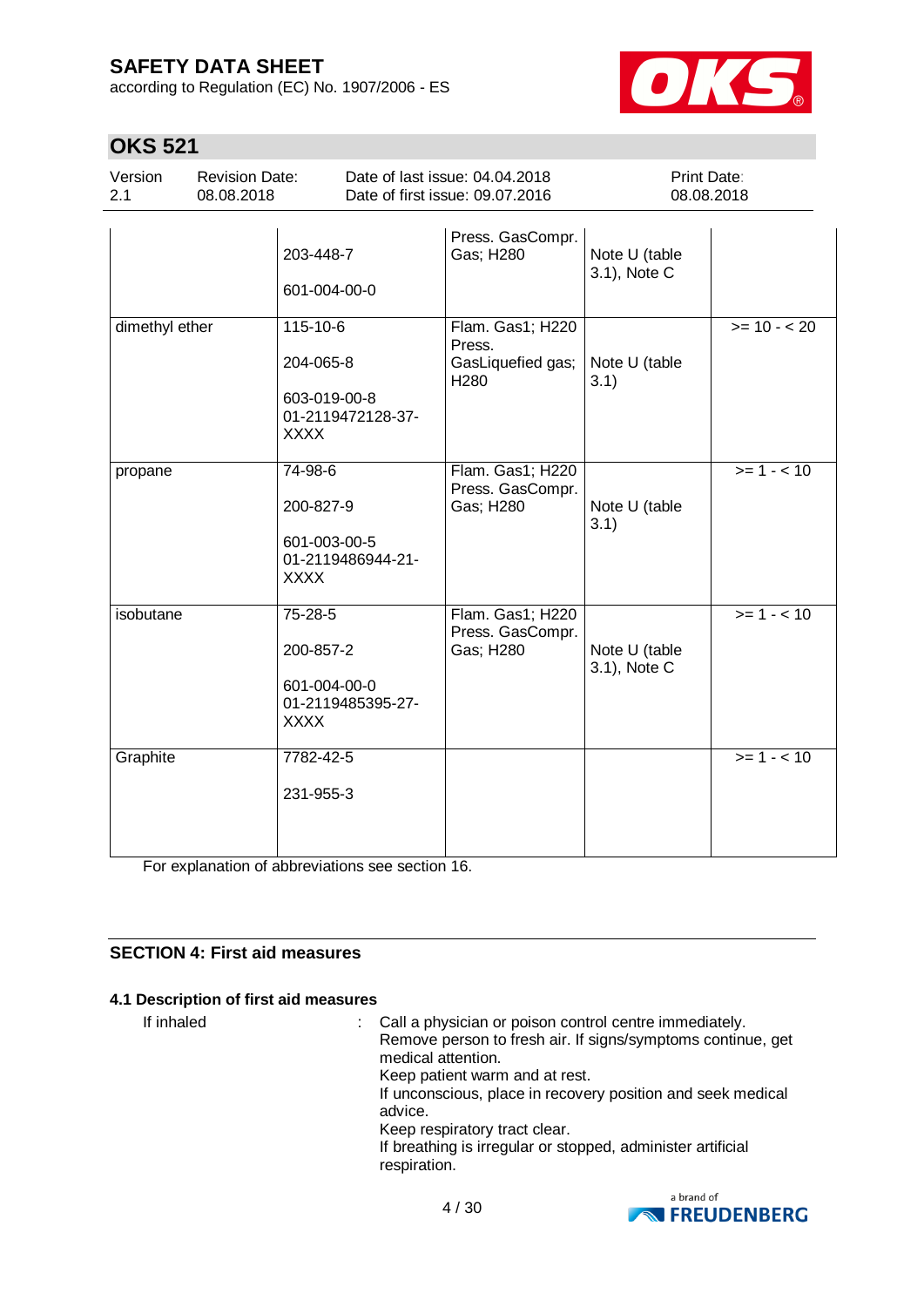according to Regulation (EC) No. 1907/2006 - ES



# **OKS 521**

| Version<br>2.1 | <b>Revision Date:</b><br>08.08.2018 | Date of last issue: 04.04.2018<br>Date of first issue: 09.07.2016                                                                                                                                                                                                                                               | Print Date:<br>08.08.2018 |
|----------------|-------------------------------------|-----------------------------------------------------------------------------------------------------------------------------------------------------------------------------------------------------------------------------------------------------------------------------------------------------------------|---------------------------|
|                | In case of skin contact             | Take off all contaminated clothing immediately.<br>Wash off immediately with soap and plenty of water while<br>removing all contaminated clothes and shoes.<br>Get medical attention immediately if irritation develops and<br>persists.<br>Wash clothing before reuse.<br>Thoroughly clean shoes before reuse. |                           |
|                | In case of eye contact              | Rinse immediately with plenty of water, also under the eyelids,<br>for at least 10 minutes.<br>If easy to do, remove contact lens, if worn.<br>Seek medical advice.                                                                                                                                             |                           |
|                | If swallowed                        | Move the victim to fresh air.<br>If accidentally swallowed obtain immediate medical attention.<br>Keep respiratory tract clear.<br>Do NOT induce vomiting.<br>Rinse mouth with water.<br>Aspiration hazard if swallowed - can enter lungs and cause<br>damage.                                                  |                           |
|                |                                     | 4.2 Most important symptoms and effects, both acute and delayed                                                                                                                                                                                                                                                 |                           |
| Symptoms       |                                     | Inhalation may provoke the following symptoms:<br>Unconsciousness<br><b>Dizziness</b><br><b>Drowsiness</b><br>Headache<br>Nausea<br><b>Tiredness</b><br>Skin contact may provoke the following symptoms:<br>Erythema                                                                                            |                           |
|                |                                     | Aspiration may cause pulmonary oedema and pneumonitis.                                                                                                                                                                                                                                                          |                           |
| <b>Risks</b>   |                                     | Central nervous system depression<br>Risk of product entering the lungs on vomiting after ingestion.<br>Health injuries may be delayed.<br>Causes skin irritation.                                                                                                                                              |                           |
|                |                                     | 4.3 Indication of any immediate medical attention and special treatment needed                                                                                                                                                                                                                                  |                           |
| Treatment      |                                     | Treat symptomatically.                                                                                                                                                                                                                                                                                          |                           |

### **SECTION 5: Firefighting measures**

### **5.1 Extinguishing media**

Suitable extinguishing media : ABC powder

Unsuitable extinguishing : High volume water jet

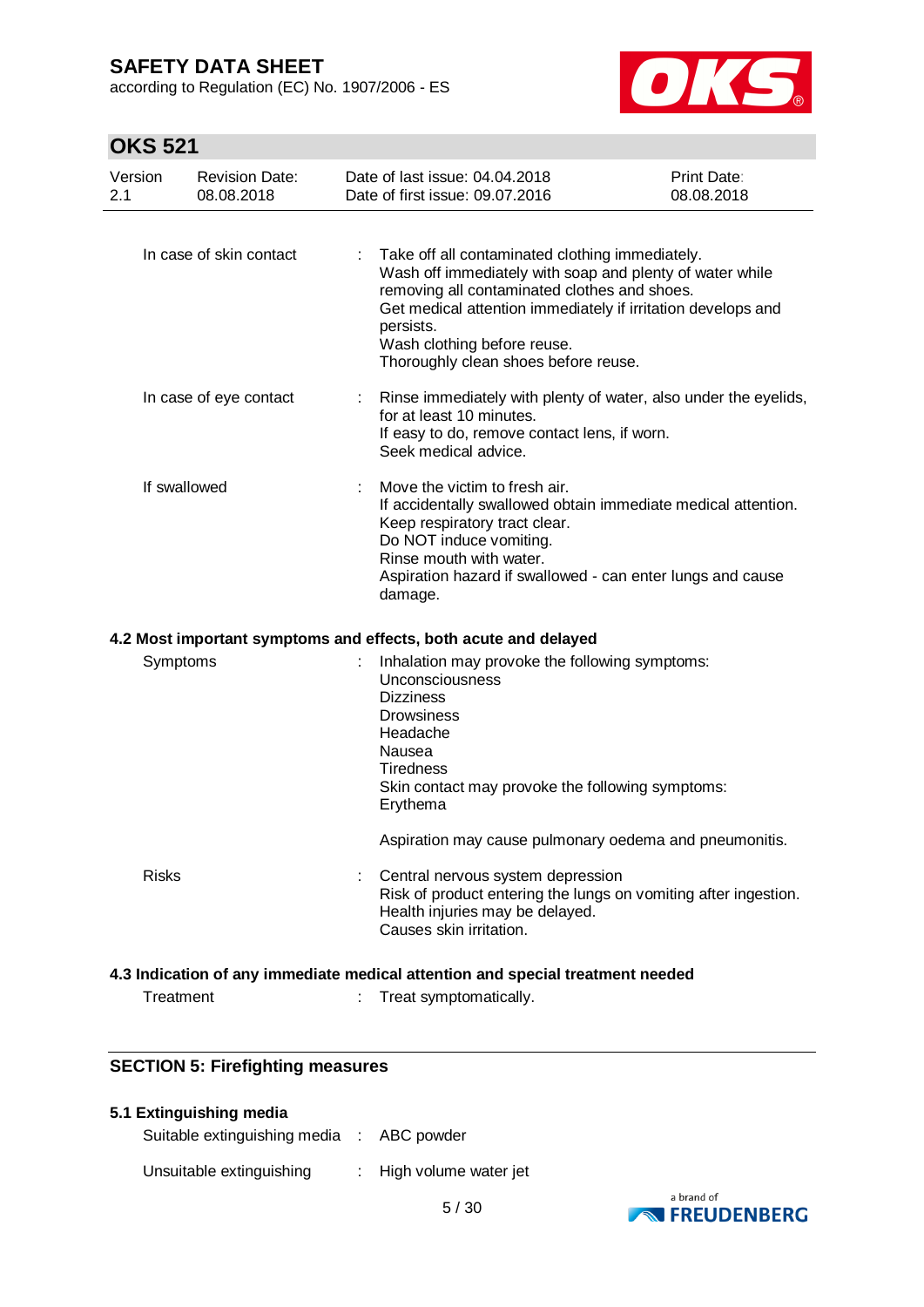according to Regulation (EC) No. 1907/2006 - ES



# **OKS 521**

| Version | Revision Date: | Date of last issue: 04.04.2018  | <b>Print Date:</b> |
|---------|----------------|---------------------------------|--------------------|
| -2.1    | 08.08.2018     | Date of first issue: 09.07.2016 | 08.08.2018         |

media

### **5.2 Special hazards arising from the substance or mixture**

| Specific hazards during<br>firefighting            | Fire may cause evolution of:<br>÷.<br>Carbon oxides<br>Metal oxides<br>Sulphur oxides                                                                                                                                                                            |
|----------------------------------------------------|------------------------------------------------------------------------------------------------------------------------------------------------------------------------------------------------------------------------------------------------------------------|
|                                                    | Fire Hazard<br>Do not let product enter drains.<br>Contains gas under pressure; may explode if heated.<br>Beware of vapours accumulating to form explosive<br>concentrations. Vapours can accumulate in low areas.                                               |
| 5.3 Advice for firefighters                        |                                                                                                                                                                                                                                                                  |
| Special protective equipment :<br>for firefighters | In the event of fire, wear self-contained breathing apparatus.<br>Use personal protective equipment. In the case of respirable<br>dust and/or fumes, use self-contained breathing apparatus.<br>Exposure to decomposition products may be a hazard to<br>health. |
| Further information                                | Standard procedure for chemical fires.<br>Collect contaminated fire extinguishing water separately. This<br>must not be discharged into drains.<br>Cool containers/tanks with water spray.                                                                       |

### **SECTION 6: Accidental release measures**

#### **6.1 Personal precautions, protective equipment and emergency procedures**

| Personal precautions                 | Evacuate personnel to safe areas.<br>Ensure adequate ventilation.<br>Remove all sources of ignition.<br>Do not breathe vapours or spray mist.<br>Do not breathe dust/ fume/ gas/ mist/ vapours/ spray.<br>Refer to protective measures listed in sections 7 and 8.<br>Only qualified personnel equipped with suitable protective<br>equipment may intervene. |
|--------------------------------------|--------------------------------------------------------------------------------------------------------------------------------------------------------------------------------------------------------------------------------------------------------------------------------------------------------------------------------------------------------------|
| <b>6.2 Environmental precautions</b> |                                                                                                                                                                                                                                                                                                                                                              |

#### Environmental precautions : Do not allow contact with soil, surface or ground water. Prevent further leakage or spillage if safe to do so. If the product contaminates rivers and lakes or drains inform respective authorities.

### **6.3 Methods and material for containment and cleaning up**

| Methods for cleaning up | Contain spillage, and then collect with non-combustible    |  |
|-------------------------|------------------------------------------------------------|--|
|                         | absorbent material, (e.g. sand, earth, diatomaceous earth, |  |

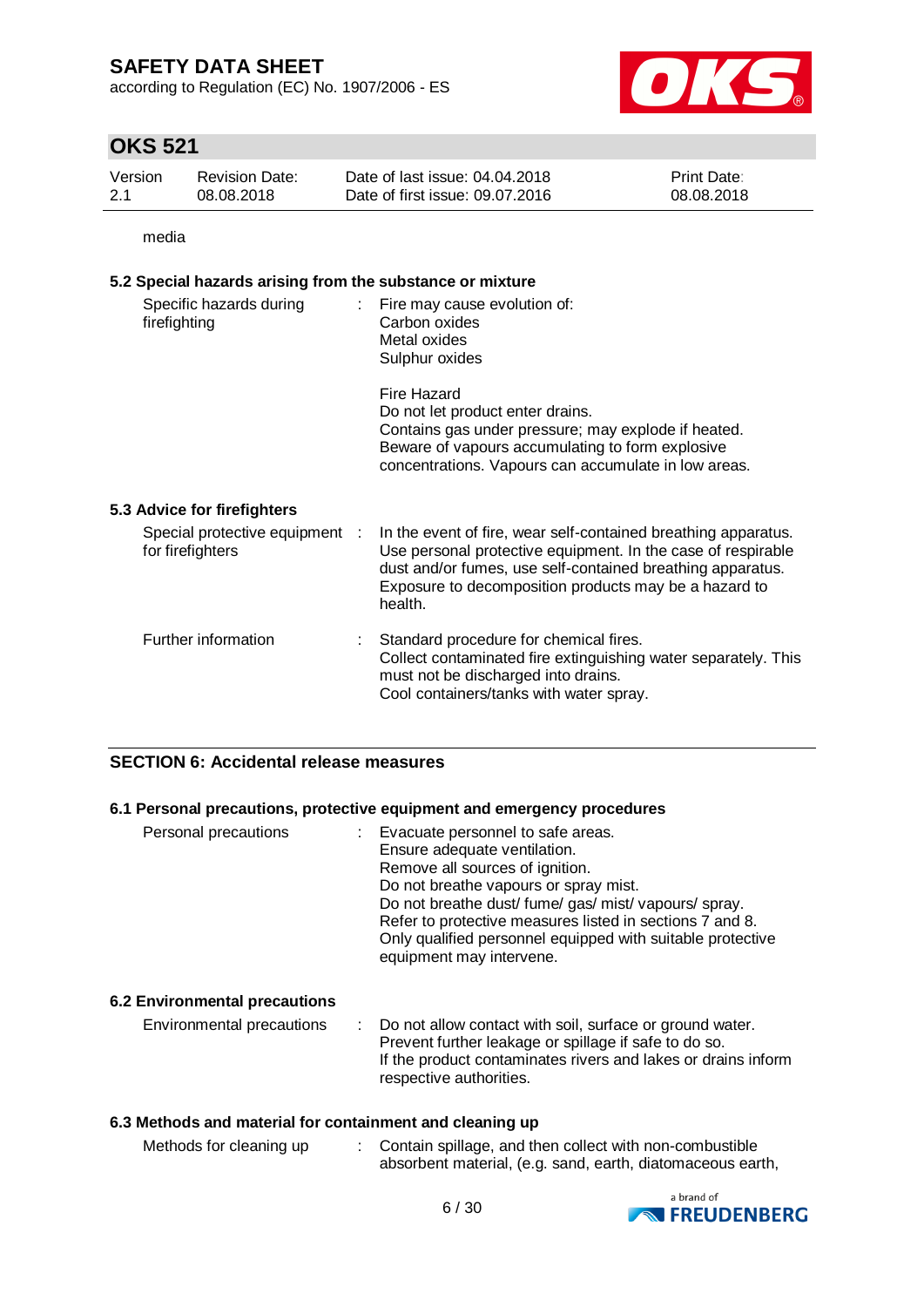according to Regulation (EC) No. 1907/2006 - ES



# **OKS 521**

| Version | <b>Revision Date:</b> | Date of last issue: 04.04.2018                                                                                                                                                                             | <b>Print Date:</b> |
|---------|-----------------------|------------------------------------------------------------------------------------------------------------------------------------------------------------------------------------------------------------|--------------------|
| 2.1     | 08.08.2018            | Date of first issue: 09.07.2016                                                                                                                                                                            | 08.08.2018         |
|         |                       | vermiculite) and place in container for disposal according to<br>local / national regulations (see section 13).<br>Keep in suitable, closed containers for disposal.<br>Non-sparking tools should be used. |                    |

### **6.4 Reference to other sections**

For personal protection see section 8.

### **SECTION 7: Handling and storage**

### **7.1 Precautions for safe handling**

| Advice on safe handling                          | Do not use in areas without adequate ventilation.<br>Do not breathe vapours or spray mist.<br>In case of insufficient ventilation, wear suitable respiratory<br>equipment.<br>Avoid exposure - obtain special instructions before use.<br>Avoid contact with skin and eyes.<br>For personal protection see section 8.<br>Keep away from fire, sparks and heated surfaces.<br>Smoking, eating and drinking should be prohibited in the<br>application area.<br>Wash hands and face before breaks and immediately after<br>handling the product.<br>Do not get in eyes or mouth or on skin.<br>Do not get on skin or clothing.<br>Do not ingest.<br>Do not use sparking tools.<br>These safety instructions also apply to empty packaging which<br>may still contain product residues.<br>Pressurized container: protect from sunlight and do not<br>expose to temperatures exceeding 50 °C. Do not pierce or<br>burn, even after use. |
|--------------------------------------------------|--------------------------------------------------------------------------------------------------------------------------------------------------------------------------------------------------------------------------------------------------------------------------------------------------------------------------------------------------------------------------------------------------------------------------------------------------------------------------------------------------------------------------------------------------------------------------------------------------------------------------------------------------------------------------------------------------------------------------------------------------------------------------------------------------------------------------------------------------------------------------------------------------------------------------------------|
| Hygiene measures                                 | Wash face, hands and any exposed skin thoroughly after<br>handling.                                                                                                                                                                                                                                                                                                                                                                                                                                                                                                                                                                                                                                                                                                                                                                                                                                                                  |
|                                                  | 7.2 Conditions for safe storage, including any incompatibilities                                                                                                                                                                                                                                                                                                                                                                                                                                                                                                                                                                                                                                                                                                                                                                                                                                                                     |
| Requirements for storage<br>areas and containers | BEWARE: Aerosol is pressurized. Keep away from direct sun<br>exposure and temperatures over 50 °C. Do not open by force<br>or throw into fire even after use. Do not spray on flames or<br>red-hot objects. Store in accordance with the particular<br>national regulations.                                                                                                                                                                                                                                                                                                                                                                                                                                                                                                                                                                                                                                                         |
| 7.3 Specific end use(s)                          |                                                                                                                                                                                                                                                                                                                                                                                                                                                                                                                                                                                                                                                                                                                                                                                                                                                                                                                                      |
| Specific use(s)                                  | Consult the technical guidelines for the use of this<br>substance/mixture.                                                                                                                                                                                                                                                                                                                                                                                                                                                                                                                                                                                                                                                                                                                                                                                                                                                           |

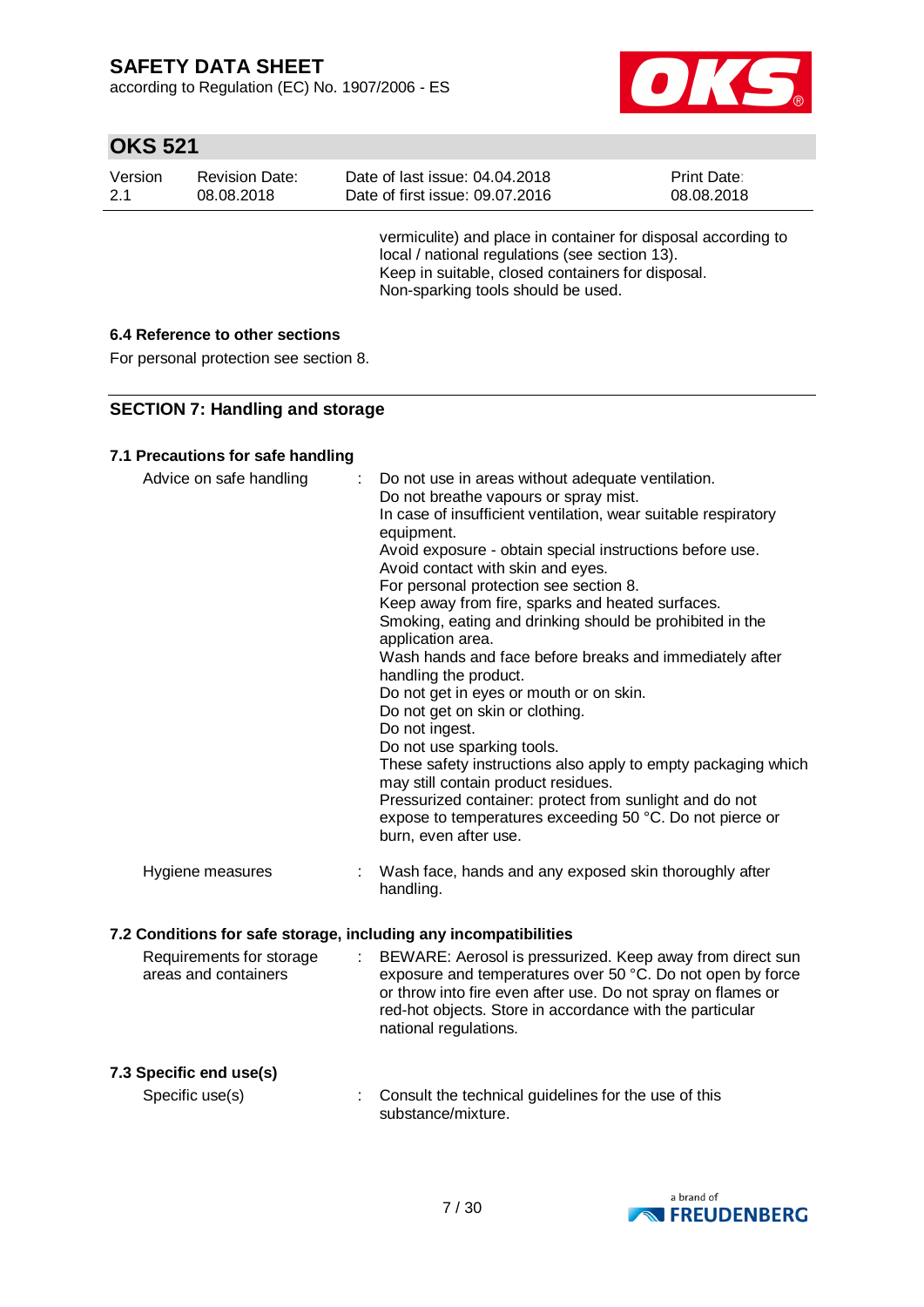according to Regulation (EC) No. 1907/2006 - ES



# **OKS 521**

| Version | <b>Revision Date:</b> | Date of last issue: 04.04.2018  | <b>Print Date:</b> |
|---------|-----------------------|---------------------------------|--------------------|
| 2.1     | 08.08.2018            | Date of first issue: 09.07.2016 | 08.08.2018         |

### **SECTION 8: Exposure controls/personal protection**

### **8.1 Control parameters**

#### **Occupational Exposure Limits**

| Components          | CAS-No.                                                                        | Value type (Form                                   | Control parameters                                                            | <b>Basis</b>       |  |
|---------------------|--------------------------------------------------------------------------------|----------------------------------------------------|-------------------------------------------------------------------------------|--------------------|--|
|                     |                                                                                | of exposure)                                       |                                                                               |                    |  |
| n-butyl acetate     | 123-86-4                                                                       | <b>VLA-ED</b>                                      | 150 ppm                                                                       | <b>ES VLA</b>      |  |
|                     |                                                                                |                                                    | 724 mg/m3                                                                     | $(2011 - 03 - 03)$ |  |
|                     |                                                                                | <b>VLA-EC</b>                                      | 200 ppm                                                                       | <b>ES VLA</b>      |  |
|                     |                                                                                |                                                    | 965 mg/m3                                                                     | $(2011 - 03 - 03)$ |  |
| molybdenum          | 1317-33-5                                                                      | <b>VLA-ED</b>                                      | 10 mg/m3                                                                      | <b>ES VLA</b>      |  |
| disulphide          |                                                                                | (inhalable                                         | (Molybdenum)                                                                  | $(2015-02-19)$     |  |
|                     |                                                                                | fraction)                                          |                                                                               |                    |  |
| Further information |                                                                                |                                                    | The terms soluble and insoluble are understood to refer to the water., Please |                    |  |
|                     |                                                                                |                                                    | refer to UNE EN 481: Workplaces atmospheres. Size fraction definitions for    |                    |  |
|                     |                                                                                | measurement of airborne particles.                 |                                                                               |                    |  |
|                     |                                                                                | <b>VLA-ED</b>                                      | $3$ mg/m $3$                                                                  | <b>ES VLA</b>      |  |
|                     |                                                                                | (respirable                                        | (Molybdenum)                                                                  | $(2015-02-19)$     |  |
|                     |                                                                                | fraction)                                          |                                                                               |                    |  |
| Further information |                                                                                |                                                    | The terms soluble and insoluble are understood to refer to the water., Please |                    |  |
|                     |                                                                                |                                                    | refer to UNE EN 481: Workplaces atmospheres. Size fraction definitions for    |                    |  |
|                     |                                                                                | measurement of airborne particles.                 |                                                                               |                    |  |
| butane              | 106-97-8                                                                       | VLA-ED (gas)                                       | 1.000 ppm                                                                     | <b>ES VLA</b>      |  |
|                     |                                                                                |                                                    |                                                                               | $(2013 - 02 - 22)$ |  |
| dimethyl ether      | 115-10-6                                                                       | <b>TWA</b>                                         | 1.000 ppm                                                                     | 2000/39/EC         |  |
|                     |                                                                                |                                                    | 1.920 mg/m3                                                                   | $(2000-06-16)$     |  |
| Further information | Indicative                                                                     |                                                    |                                                                               |                    |  |
|                     |                                                                                | <b>VLA-ED</b>                                      | 1.000 ppm                                                                     | <b>ES VLA</b>      |  |
|                     |                                                                                |                                                    | 1.920 mg/m3                                                                   | $(2012 - 01 - 01)$ |  |
| Further information | Chemical agent with an indicative limit value established by the EU. All these |                                                    |                                                                               |                    |  |
|                     | chemicals are contained in at least one of the directives of indicative limit  |                                                    |                                                                               |                    |  |
|                     |                                                                                |                                                    | values published so far (see Appendix C. Bibliography). Member states shall   |                    |  |
|                     | transpose the limits set in the Directives within a certain time frame. Once   |                                                    |                                                                               |                    |  |
|                     | adopted, these values have the same validity as the rest of the values         |                                                    |                                                                               |                    |  |
|                     | adopted by the country.                                                        |                                                    |                                                                               |                    |  |
| propane             | 74-98-6                                                                        | <b>VLA-ED</b>                                      | 1.000 ppm                                                                     | <b>ES VLA</b>      |  |
|                     |                                                                                |                                                    |                                                                               | $(2011 - 03 - 03)$ |  |
| isobutane           | 75-28-5                                                                        | VLA-ED (gas)                                       | 1.000 ppm                                                                     | <b>ES VLA</b>      |  |
|                     |                                                                                |                                                    |                                                                               | $(2013 - 02 - 22)$ |  |
| Graphite            | 7782-42-5                                                                      | <b>VLA-ED</b>                                      | $2$ mg/m $3$                                                                  | <b>ES VLA</b>      |  |
|                     |                                                                                | (respirable dust                                   |                                                                               | $(2017 - 02 - 01)$ |  |
|                     |                                                                                | fraction)                                          |                                                                               |                    |  |
| Further information |                                                                                |                                                    | Please refer to UNE EN 481: Workplaces atmospheres. Size fraction             |                    |  |
|                     |                                                                                | definitions for measurement of airborne particles. |                                                                               |                    |  |
| n-hexane            | 110-54-3                                                                       | <b>TWA</b>                                         | 20 ppm                                                                        | 2006/15/EC         |  |
|                     |                                                                                |                                                    | 72 mg/m3                                                                      | $(2006 - 02 - 09)$ |  |
| Further information | Indicative                                                                     |                                                    |                                                                               |                    |  |
|                     |                                                                                | <b>VLA-ED</b>                                      | 20 ppm                                                                        | <b>ES VLA</b>      |  |
|                     |                                                                                |                                                    | 72 mg/m3                                                                      | $(2011 - 03 - 03)$ |  |

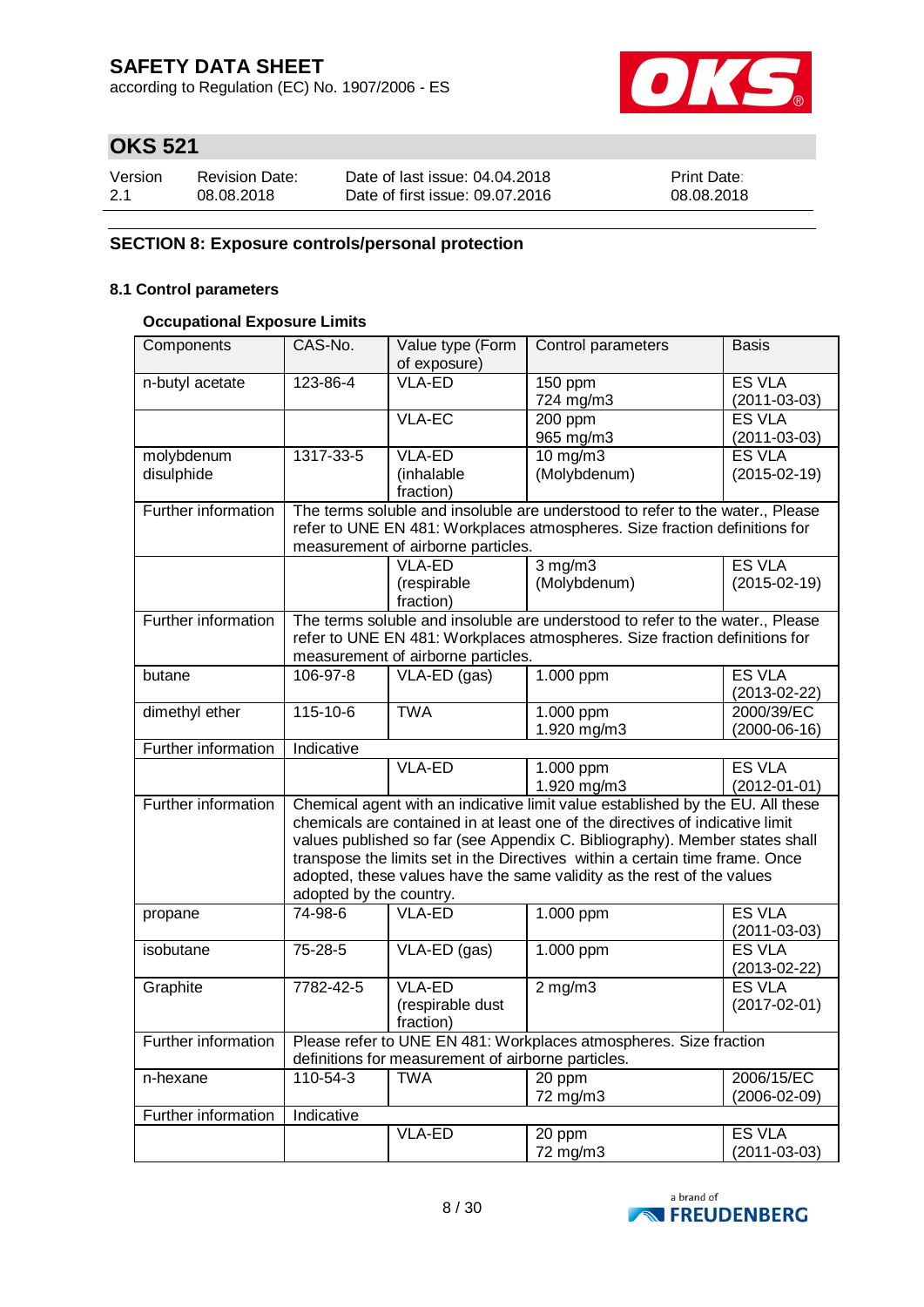according to Regulation (EC) No. 1907/2006 - ES



### **OKS 521**

| Version | Revision Date: | Date of last issue: 04.04.2018  | <b>Print Date:</b> |
|---------|----------------|---------------------------------|--------------------|
| 2.1     | 08.08.2018     | Date of first issue: 09.07.2016 | 08.08.2018         |

Further information  $\vert$  Chemical agent for which a specific Biological Limit Value exists in this document., Chemical agent with an indicative limit value established by the EU. All these chemicals are contained in at least one of the directives of indicative limit values published so far (see Appendix C. Bibliography). Member states shall transpose the limits set in the Directives within a certain time frame. Once adopted, these values have the same validity as the rest of the values adopted by the country.

#### **Biological occupational exposure limits**

| Substance name | CAS-No.  | Control parameters                                 | Sampling time                  | <b>Basis</b>  |
|----------------|----------|----------------------------------------------------|--------------------------------|---------------|
| n-hexane       | 110-54-3 | 2.5-hexanedione:<br>$0.2 \text{ m}$ g/l<br>(Urine) | At the end of the<br>work week | <b>ES VLB</b> |

#### **Derived No Effect Level (DNEL) according to Regulation (EC) No. 1907/2006:**

| Substance name                                                                                  | End Use        | Exposure routes | Potential health<br>effects   | Value        |
|-------------------------------------------------------------------------------------------------|----------------|-----------------|-------------------------------|--------------|
| n-butyl acetate                                                                                 | <b>Workers</b> | Inhalation      | Long-term systemic<br>effects | 300 mg/m3    |
|                                                                                                 | <b>Workers</b> | Inhalation      | Acute systemic<br>effects     | 600 mg/m3    |
|                                                                                                 | Workers        | Dermal          | Long-term local<br>effects    | 11 $mg/cm2$  |
| Naphtha (petroleum),<br>hydrotreated light;<br>Low boiling point<br>hydrogen treated<br>naphtha | Workers        | Inhalation      | Long-term systemic<br>effects | 1300 mg/m3   |
|                                                                                                 | <b>Workers</b> | Inhalation      | Long-term local<br>effects    | 840 mg/m3    |
|                                                                                                 | Workers        | Inhalation      | Acute local effects           | $1100$ mg/m3 |
| dimethyl ether                                                                                  | Workers        | Inhalation      | Long-term exposure            | 1894 mg/m3   |
| n-hexane                                                                                        | Workers        | Inhalation      | Long-term systemic<br>effects | 75 mg/m3     |
|                                                                                                 | Workers        | Skin contact    | Long-term systemic<br>effects | 11 $mg/kg$   |

### **Predicted No Effect Concentration (PNEC) according to Regulation (EC) No. 1907/2006:**

| Substance name  | <b>Environmental Compartment</b><br>Value |                     |
|-----------------|-------------------------------------------|---------------------|
| n-butyl acetate | Fresh water                               | $0,18 \text{ mg/l}$ |
|                 |                                           |                     |
|                 | Marine water                              | $0,018$ mg/l        |
|                 | Microbiological Activity in Sewage        | 35,6 mg/l           |
|                 | <b>Treatment Systems</b>                  |                     |
|                 | Fresh water sediment                      | $0,981$ mg/kg       |
|                 | Marine sediment                           | 0,0981 mg/kg        |
|                 | Soil                                      | $0,09$ mg/kg        |
| dimethyl ether  | Fresh water                               | $0,155$ mg/l        |
|                 |                                           |                     |
|                 | Marine water                              | $0,016$ mg/l        |

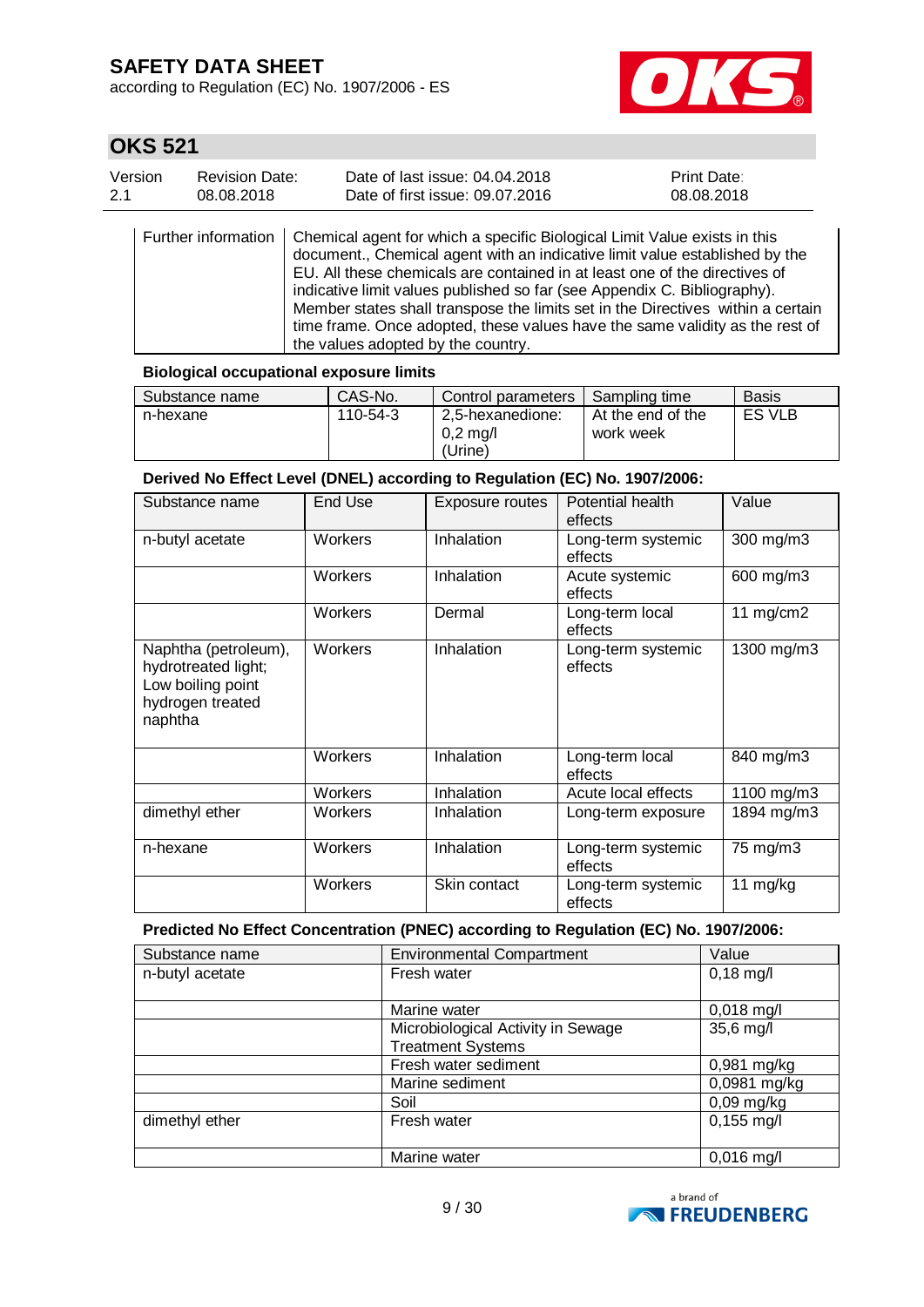according to Regulation (EC) No. 1907/2006 - ES



# **OKS 521**

| Version | Revision Date: | Date of last issue: 04.04.2018  | <b>Print Date:</b> |
|---------|----------------|---------------------------------|--------------------|
| 2.1     | 08.08.2018     | Date of first issue: 09.07.2016 | 08.08.2018         |

|  | Sewage treatment plant | $160 \text{ ma/l}$ |
|--|------------------------|--------------------|
|  | Fresh water sediment   | $0,681$ mg/kg      |
|  | Marine sediment        | $0,069$ mg/kg      |
|  | Soil                   | $0,045$ mg/kg      |

#### **8.2 Exposure controls**

#### **Engineering measures**

Use only in an area equipped with explosion proof exhaust ventilation. Handle only in a place equipped with local exhaust (or other appropriate exhaust).

| Personal protective equipment                   |                                                                                                                                                                                                                                                                                                                                       |
|-------------------------------------------------|---------------------------------------------------------------------------------------------------------------------------------------------------------------------------------------------------------------------------------------------------------------------------------------------------------------------------------------|
| Eye protection                                  | Safety glasses with side-shields conforming to EN166                                                                                                                                                                                                                                                                                  |
| Hand protection<br>Material<br>Protective index | butyl-rubber<br>Class 1                                                                                                                                                                                                                                                                                                               |
| Remarks                                         | Wear protective gloves. The selected protective gloves have<br>to satisfy the specifications of EU Directive 89/686/EEC and<br>the standard EN 374 derived from it. The break through time<br>depends amongst other things on the material, the thickness<br>and the type of glove and therefore has to be measured for<br>each case. |
| Respiratory protection                          | Use respiratory protection unless adequate local exhaust<br>ventilation is provided or exposure assessment demonstrates<br>that exposures are within recommended exposure guidelines.<br>Short term only                                                                                                                              |
| Filter type                                     | Filter type A-P                                                                                                                                                                                                                                                                                                                       |
| Protective measures                             | The type of protective equipment must be selected according<br>to the concentration and amount of the dangerous substance<br>at the specific workplace.<br>Choose body protection in relation to its type, to the<br>concentration and amount of dangerous substances, and to<br>the specific work-place.                             |

### **SECTION 9: Physical and chemical properties**

### **9.1 Information on basic physical and chemical properties**

| Appearance      | aerosol           |
|-----------------|-------------------|
| Colour          | $:$ black         |
| Odour           | : characteristic  |
| Odour Threshold | No data available |

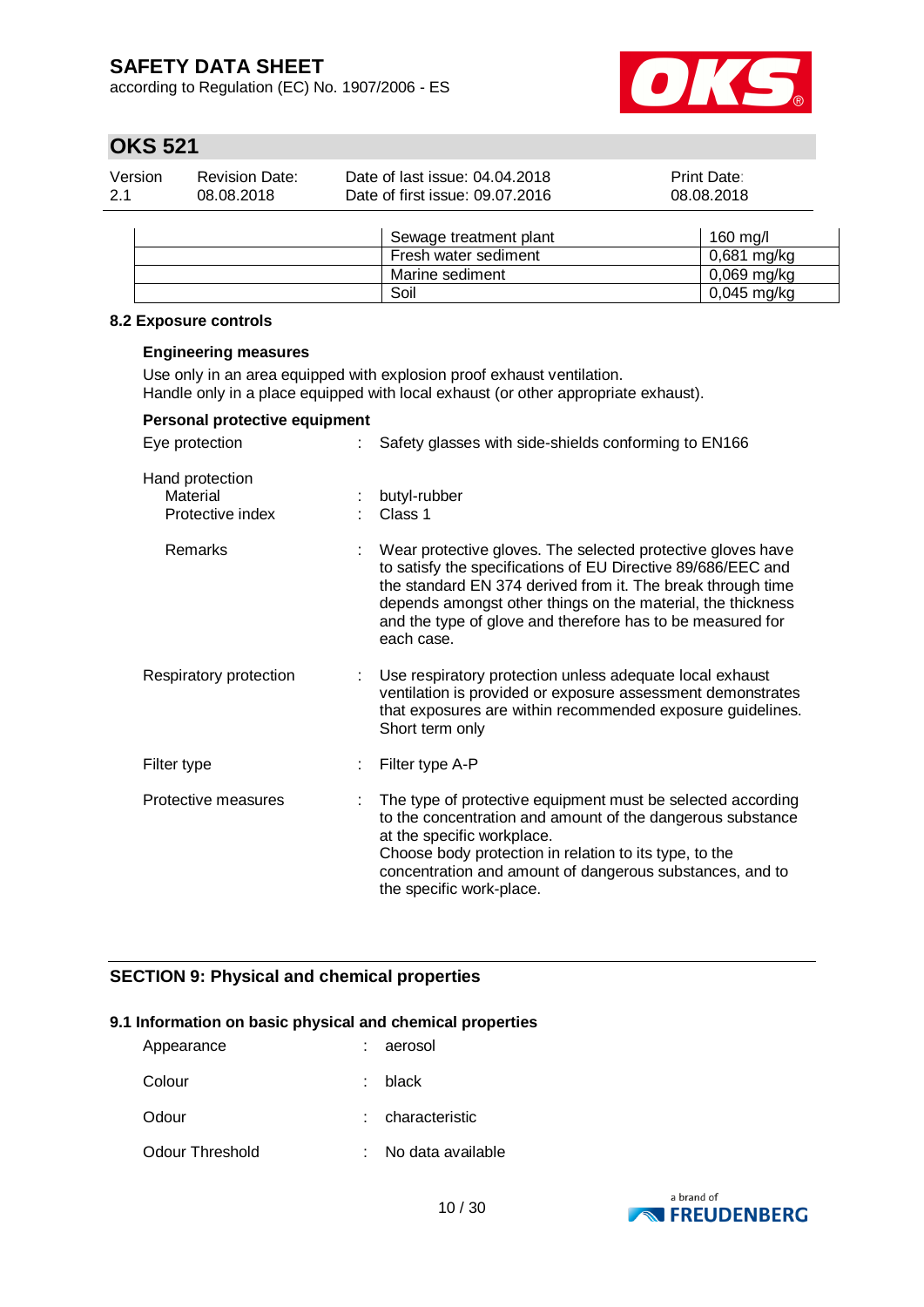according to Regulation (EC) No. 1907/2006 - ES



# **OKS 521**

| Version<br>2.1 |                     | <b>Revision Date:</b><br>08.08.2018        |    | Date of last issue: 04.04.2018<br>Date of first issue: 09.07.2016 | Print Date:<br>08.08.2018 |
|----------------|---------------------|--------------------------------------------|----|-------------------------------------------------------------------|---------------------------|
|                |                     |                                            |    |                                                                   |                           |
|                | pH                  |                                            | ÷  | Not applicable                                                    |                           |
|                |                     | Melting point/range                        |    | No data available                                                 |                           |
|                |                     | Boiling point/boiling range                | ÷  | $-161,0 °C$<br>(1.013 hPa)                                        |                           |
|                | Flash point         |                                            | ÷  | $-60$ °C<br>Method: Abel-Pensky                                   |                           |
|                |                     | Evaporation rate                           | ÷  | No data available                                                 |                           |
|                |                     | Flammability (solid, gas)                  | ÷  | Extremely flammable aerosol.                                      |                           |
|                |                     | Upper explosion limit                      | ÷  | 18,6 %(V)                                                         |                           |
|                |                     | Lower explosion limit                      |    | $1,1\%$ (V)                                                       |                           |
|                |                     | Vapour pressure                            |    | 4.600 hPa (20 °C)                                                 |                           |
|                |                     | Relative vapour density                    | ÷  | No data available                                                 |                           |
|                | Density             |                                            |    | $0,79$ g/cm3<br>(20 °C)                                           |                           |
|                | <b>Bulk density</b> |                                            |    | No data available                                                 |                           |
|                |                     | Solubility(ies)<br>Water solubility        | ÷  | insoluble                                                         |                           |
|                |                     | Solubility in other solvents :             |    | No data available                                                 |                           |
|                |                     | Partition coefficient: n-<br>octanol/water | ÷  | No data available                                                 |                           |
|                |                     | Auto-ignition temperature                  | ÷  | No data available                                                 |                           |
|                |                     | Decomposition temperature                  | ÷  | No data available                                                 |                           |
|                | Viscosity           | Viscosity, dynamic                         | ÷  | No data available                                                 |                           |
|                |                     | Viscosity, kinematic                       | t, | $<$ 20,5 mm2/s (40 °C)                                            |                           |
|                |                     | Explosive properties                       | t  | Not explosive                                                     |                           |
|                |                     | Oxidizing properties                       | ÷  | No data available                                                 |                           |
|                |                     | 9.2 Other information                      |    |                                                                   |                           |



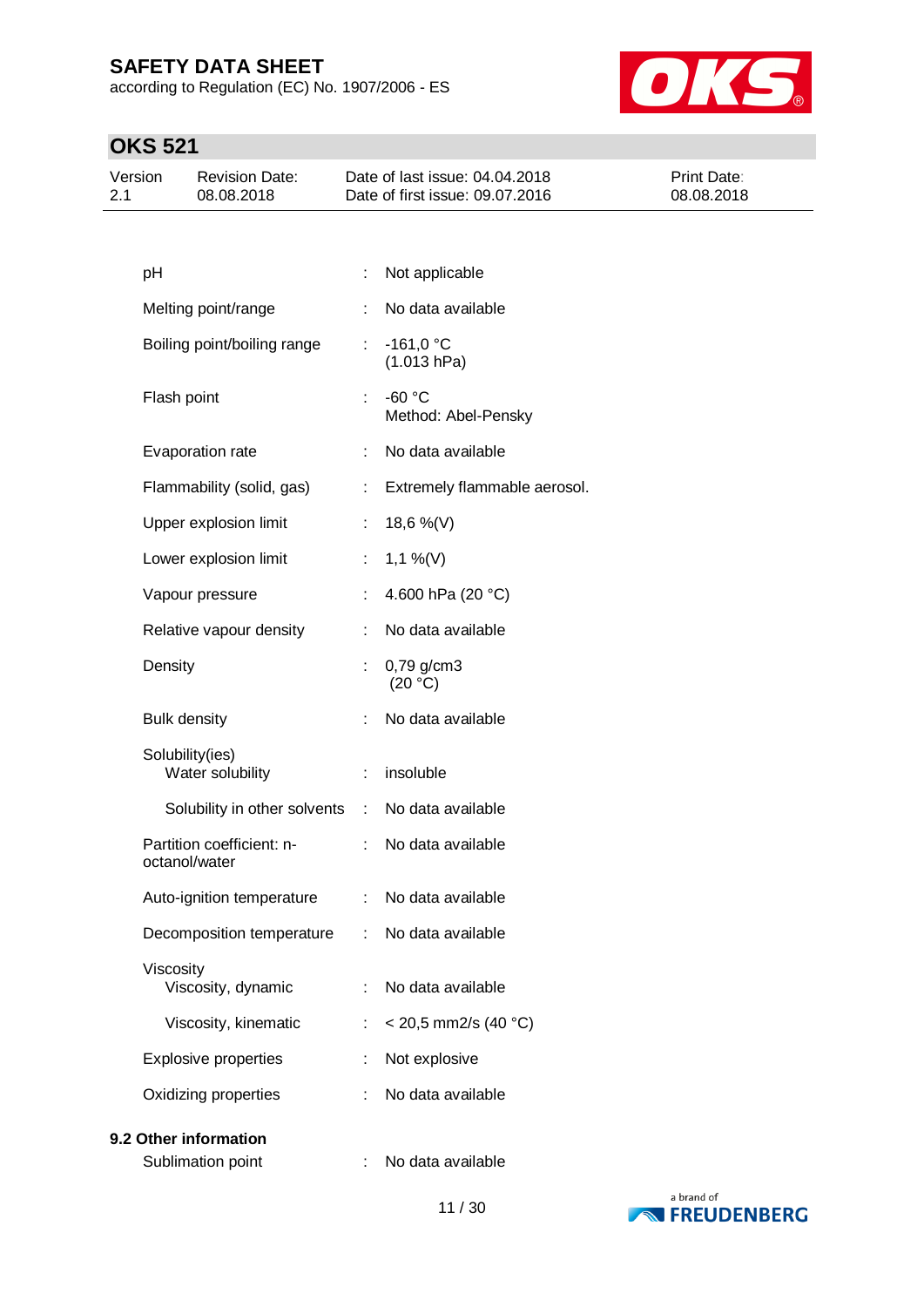according to Regulation (EC) No. 1907/2006 - ES



# **OKS 521**

| Version<br>2.1 | <b>Revision Date:</b><br>08.08.2018         | Date of last issue: 04.04.2018<br>Date of first issue: 09.07.2016 | <b>Print Date:</b><br>08.08.2018 |  |  |
|----------------|---------------------------------------------|-------------------------------------------------------------------|----------------------------------|--|--|
|                |                                             |                                                                   |                                  |  |  |
|                | Metal corrosion rate                        | Not corrosive to metals<br>÷                                      |                                  |  |  |
| Self-ignition  |                                             | No data available<br>t                                            |                                  |  |  |
|                |                                             |                                                                   |                                  |  |  |
|                | <b>SECTION 10: Stability and reactivity</b> |                                                                   |                                  |  |  |
|                | 10.1 Reactivity                             |                                                                   |                                  |  |  |
|                | No hazards to be specially mentioned.       |                                                                   |                                  |  |  |
|                | <b>10.2 Chemical stability</b>              |                                                                   |                                  |  |  |

Stable under normal conditions.

#### **10.3 Possibility of hazardous reactions**

| Hazardous reactions |  | No dangerous reaction known under conditions of normal use. |
|---------------------|--|-------------------------------------------------------------|
|---------------------|--|-------------------------------------------------------------|

### **10.4 Conditions to avoid**

| Conditions to avoid |  | Heat, flames and sparks. |
|---------------------|--|--------------------------|
|---------------------|--|--------------------------|

### **10.5 Incompatible materials**

#### **10.6 Hazardous decomposition products**

No decomposition if stored and applied as directed.

### **SECTION 11: Toxicological information**

#### **11.1 Information on toxicological effects**

# **Acute toxicity Product:** Acute oral toxicity : Remarks: Effects due to ingestion may include: Symptoms: Central nervous system depression Acute inhalation toxicity : Remarks: Respiration of solvent vapour may cause dizziness. Symptoms: Inhalation may provoke the following symptoms:, Respiratory disorder, Dizziness, Drowsiness, Vomiting, Fatigue, Vertigo, Central nervous system depression Acute dermal toxicity : Symptoms: Redness, Local irritation

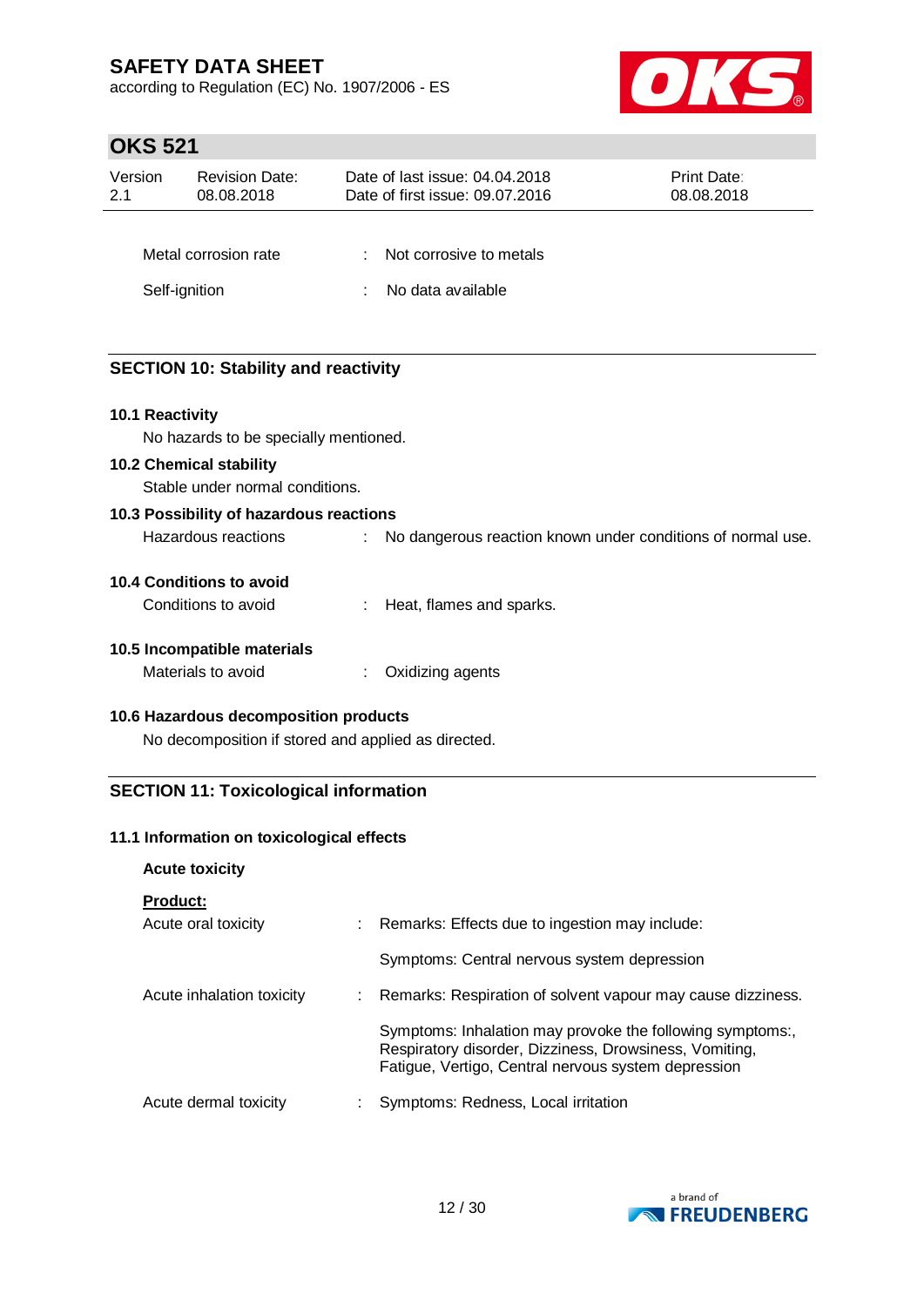according to Regulation (EC) No. 1907/2006 - ES



# **OKS 521**

|     | $\sim$ $\sim$ $\sim$ $\sim$ |                                               |    |                                                                                                                                                                                                       |                           |
|-----|-----------------------------|-----------------------------------------------|----|-------------------------------------------------------------------------------------------------------------------------------------------------------------------------------------------------------|---------------------------|
| 2.1 | Version                     | <b>Revision Date:</b><br>08.08.2018           |    | Date of last issue: 04.04.2018<br>Date of first issue: 09.07.2016                                                                                                                                     | Print Date:<br>08.08.2018 |
|     |                             | Components:                                   |    |                                                                                                                                                                                                       |                           |
|     |                             |                                               |    | Naphtha (petroleum), hydrotreated light; Low boiling point hydrogen treated naphtha:                                                                                                                  |                           |
|     |                             | Acute oral toxicity                           |    | LD50 (Rat): $> 5.000$ mg/kg<br>Method: OECD Test Guideline 401<br>GLP: yes                                                                                                                            |                           |
|     |                             | Acute inhalation toxicity                     | ÷. | $LC50$ (Rat): $> 25,2$ mg/l<br>Exposure time: 4 h<br>Test atmosphere: vapour<br>Assessment: The substance or mixture has no acute<br>inhalation toxicity                                              |                           |
|     |                             | Acute dermal toxicity                         |    | : LD50 (Rabbit): $> 2.000$ mg/kg<br>Method: OECD Test Guideline 402<br>GLP: yes<br>Assessment: The substance or mixture has no acute dermal<br>toxicity                                               |                           |
|     | n-hexane:                   |                                               |    |                                                                                                                                                                                                       |                           |
|     |                             | Acute oral toxicity                           |    | LD50 (Rat): $>$ 5.000 mg/kg<br>Method: OECD Test Guideline 401                                                                                                                                        |                           |
|     |                             | Acute inhalation toxicity                     |    | LC50 (Rat): 259,35 mg/l<br>Exposure time: 4 h<br>Test atmosphere: vapour<br>Method: OECD Test Guideline 403                                                                                           |                           |
|     |                             | Acute dermal toxicity                         |    | : LD50 (Rabbit): $3.350$ mg/kg<br>Method: OECD Test Guideline 402<br>Assessment: The substance or mixture has no acute dermal<br>toxicity                                                             |                           |
|     |                             | n-butyl acetate:                              |    |                                                                                                                                                                                                       |                           |
|     |                             | Acute oral toxicity                           |    | : LD50 (Rat): 10.768 mg/kg                                                                                                                                                                            |                           |
|     |                             | Acute inhalation toxicity                     | t. | $LC50$ (Rat): $> 21$ mg/l<br>Exposure time: 4 h<br>Test atmosphere: vapour<br>Method: OECD Test Guideline 403<br>GLP: yes<br>Assessment: The substance or mixture has no acute<br>inhalation toxicity |                           |
|     |                             | Acute dermal toxicity                         |    | LD50 (Rabbit): > 17.600 mg/kg                                                                                                                                                                         |                           |
|     |                             |                                               |    |                                                                                                                                                                                                       |                           |
|     |                             | molybdenum disulphide:<br>Acute oral toxicity |    | LD50 (Rat): $> 5.000$ mg/kg                                                                                                                                                                           |                           |
|     |                             | Acute dermal toxicity                         | ÷. | LD50 (Rat): > 16.000 mg/kg                                                                                                                                                                            |                           |

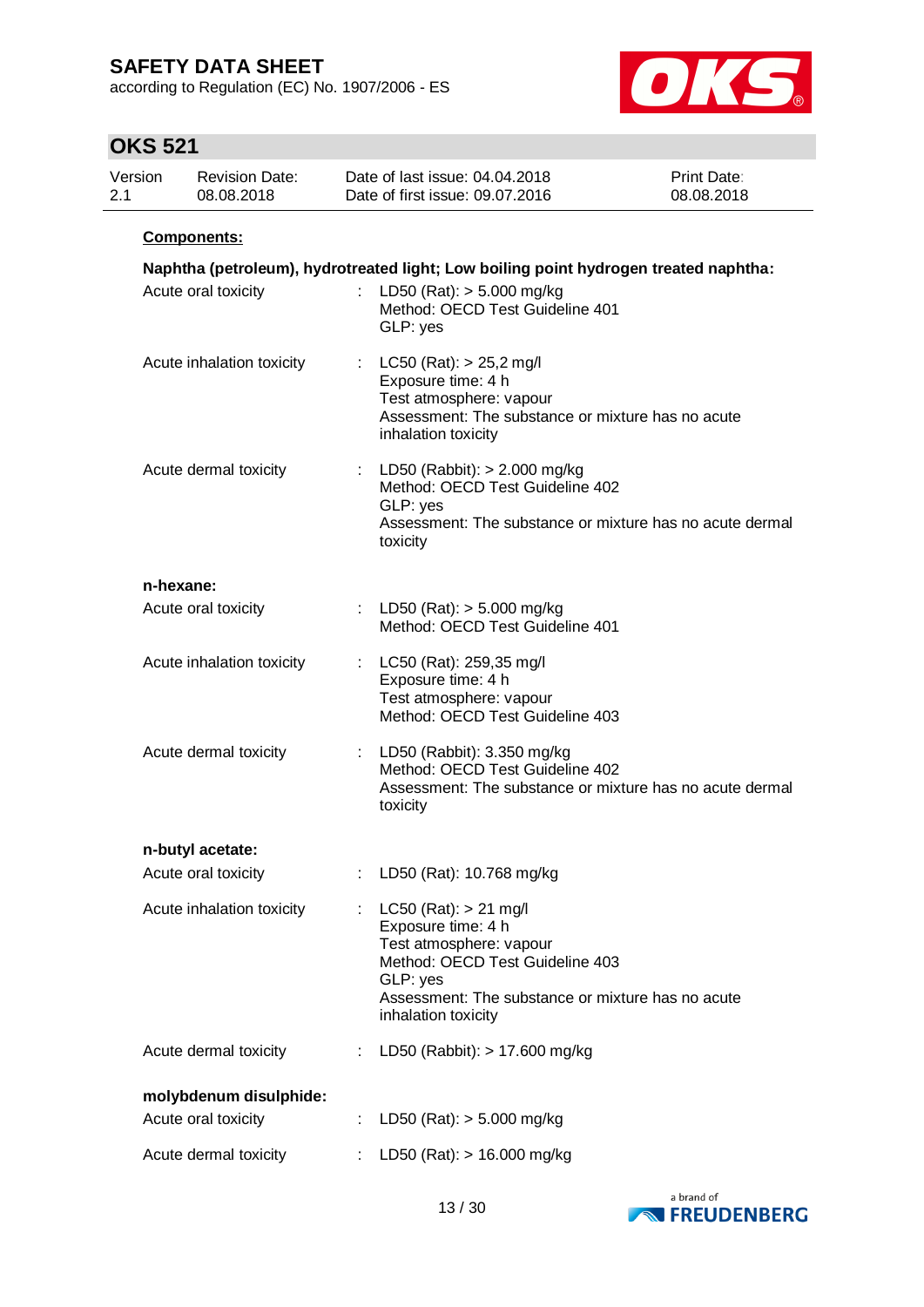according to Regulation (EC) No. 1907/2006 - ES



# **OKS 521**

| Version<br>2.1 | <b>Revision Date:</b><br>08.08.2018          | Date of last issue: 04.04.2018<br>Date of first issue: 09.07.2016        | Print Date:<br>08.08.2018 |
|----------------|----------------------------------------------|--------------------------------------------------------------------------|---------------------------|
| butane:        | Acute inhalation toxicity                    | LC50 (Rat): 658 mg/l<br>÷.<br>Exposure time: 4 h<br>Test atmosphere: gas |                           |
|                | dimethyl ether:<br>Acute inhalation toxicity | : $LC50$ (Rat): 309 mg/l<br>Exposure time: 4 h<br>Test atmosphere: gas   |                           |
|                | isobutane:<br>Acute inhalation toxicity      | LC50 (Rat): 658 mg/l<br>÷.<br>Exposure time: 4 h<br>Test atmosphere: gas |                           |
|                | <b>Skin corrosion/irritation</b>             |                                                                          |                           |

# Remarks: Irritating to skin.

**Product:**

### **Components:**

#### **Naphtha (petroleum), hydrotreated light; Low boiling point hydrogen treated naphtha:**

Species: Rabbit Assessment: Irritating to skin. Method: OECD Test Guideline 404 Result: Irritating to skin. GLP: yes

#### **n-hexane:**

Species: Rabbit Assessment: Irritating to skin. Method: OECD Test Guideline 404 Result: Irritating to skin.

#### **n-butyl acetate:**

Species: Rabbit Assessment: No skin irritation Method: OECD Test Guideline 404 Result: Repeated exposure may cause skin dryness or cracking.

#### **molybdenum disulphide:**

Assessment: No skin irritation Result: No skin irritation

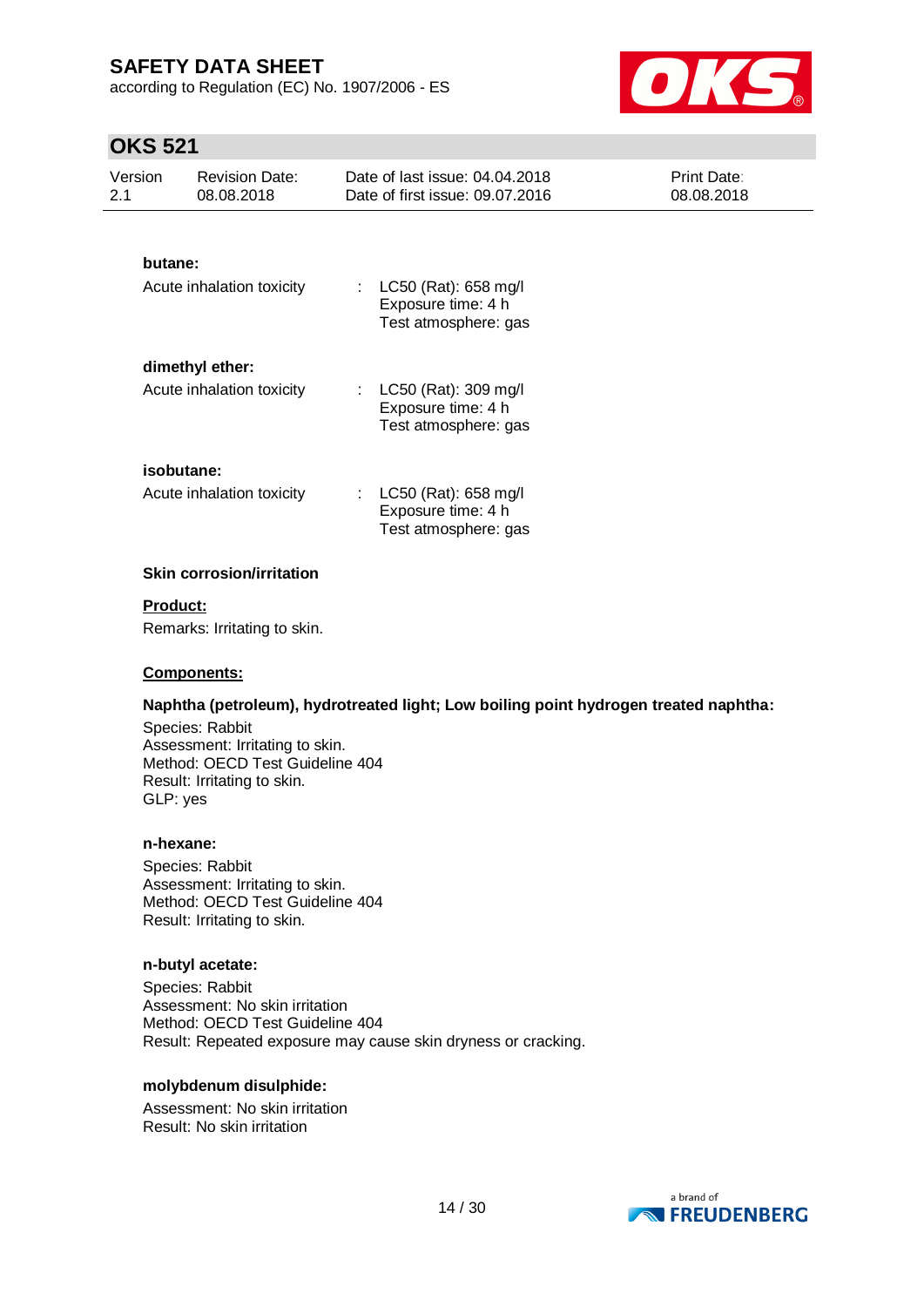according to Regulation (EC) No. 1907/2006 - ES



### **OKS 521**

| Version | <b>Revision Date:</b> | Date of last issue: 04.04.2018  | <b>Print Date:</b> |
|---------|-----------------------|---------------------------------|--------------------|
| 2.1     | 08.08.2018            | Date of first issue: 09.07.2016 | 08.08.2018         |

#### **dimethyl ether:**

Assessment: No skin irritation Result: No skin irritation

#### **Serious eye damage/eye irritation**

#### **Product:**

Result: Eye irritation

Remarks: Irritating to eyes.

#### **Components:**

#### **Naphtha (petroleum), hydrotreated light; Low boiling point hydrogen treated naphtha:**

Species: Rabbit Assessment: No eye irritation Method: OECD Test Guideline 405 Result: No eye irritation GLP: yes

#### **1-Butanol, titanium(4+) salt, homopolymer:**

Result: Eye irritation

#### **n-hexane:**

Species: Rabbit Assessment: No eye irritation Method: OECD Test Guideline 405 Result: No eye irritation

#### **n-butyl acetate:**

Species: Rabbit Assessment: No eye irritation Method: OECD Test Guideline 405 Result: No eye irritation GLP: yes

#### **molybdenum disulphide:**

Assessment: No eye irritation Result: No eye irritation

#### **dimethyl ether:**

Assessment: No eye irritation Result: No eye irritation

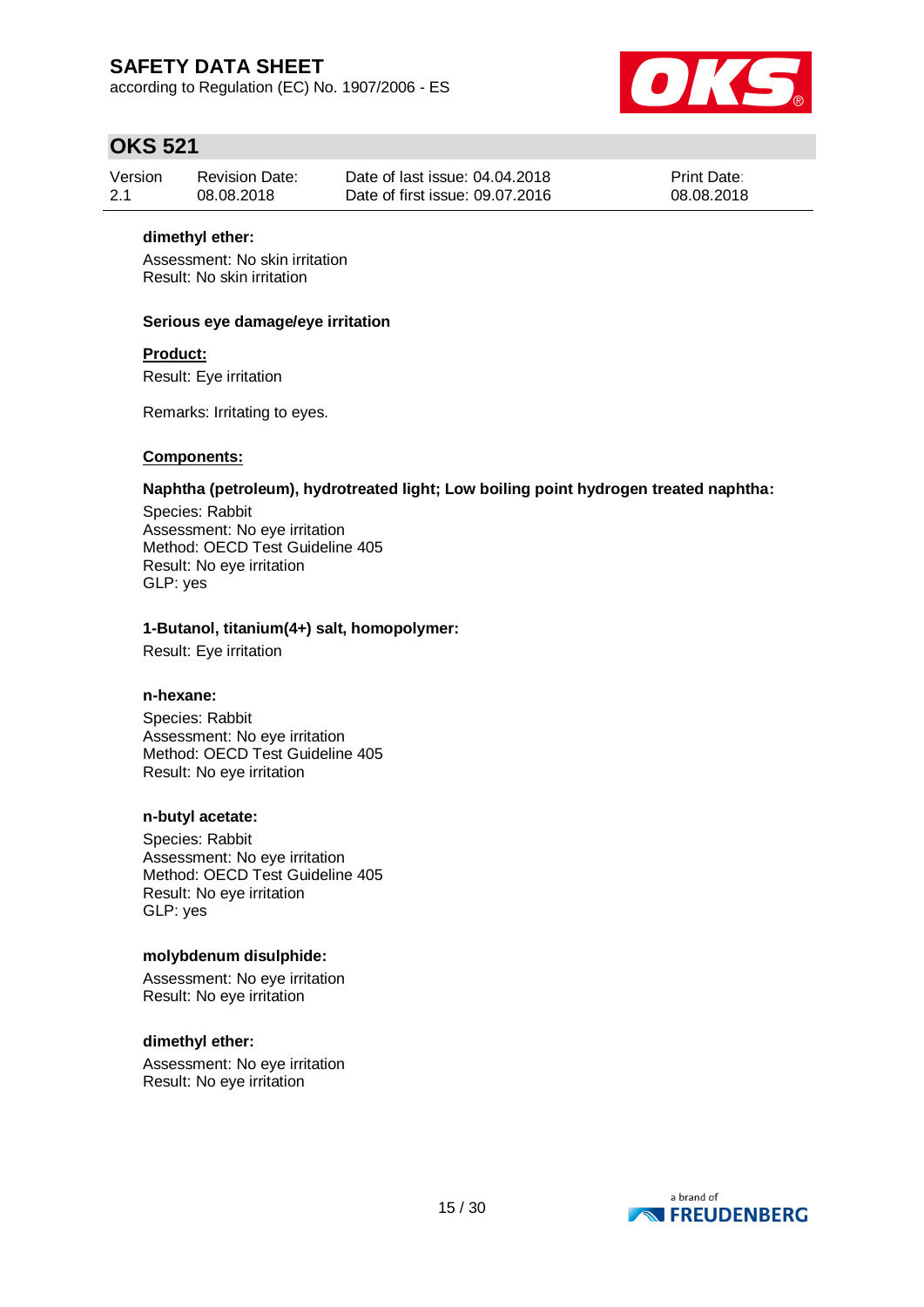according to Regulation (EC) No. 1907/2006 - ES



### **OKS 521**

| Version | <b>Revision Date:</b> | Date of last issue: 04.04.2018  | <b>Print Date:</b> |
|---------|-----------------------|---------------------------------|--------------------|
| 2.1     | 08.08.2018            | Date of first issue: 09.07.2016 | 08.08.2018         |

#### **Respiratory or skin sensitisation**

#### **Product:**

Remarks: This information is not available.

#### **Components:**

#### **Naphtha (petroleum), hydrotreated light; Low boiling point hydrogen treated naphtha:**

Test Type: Buehler Test Species: Guinea pig Assessment: Does not cause skin sensitisation. Method: OECD Test Guideline 406 Result: Does not cause skin sensitisation. GLP: yes

#### **n-hexane:**

Species: Mouse Assessment: Does not cause skin sensitisation. Result: Does not cause skin sensitisation.

#### **n-butyl acetate:**

Test Type: Maximisation Test Exposure routes: Dermal Species: Guinea pig Assessment: Does not cause skin sensitisation. Method: OECD Test Guideline 406 Result: Does not cause skin sensitisation.

#### **molybdenum disulphide:**

Assessment: Does not cause skin sensitisation. Result: Does not cause skin sensitisation.

#### **dimethyl ether:**

Assessment: Does not cause skin sensitisation. Result: Does not cause skin sensitisation.

#### **Germ cell mutagenicity**

#### **Product:**

| Genotoxicity in vitro | Remarks: No data available |
|-----------------------|----------------------------|
|                       |                            |

Genotoxicity in vivo : Remarks: No data available

#### **Components:**

**n-butyl acetate:**

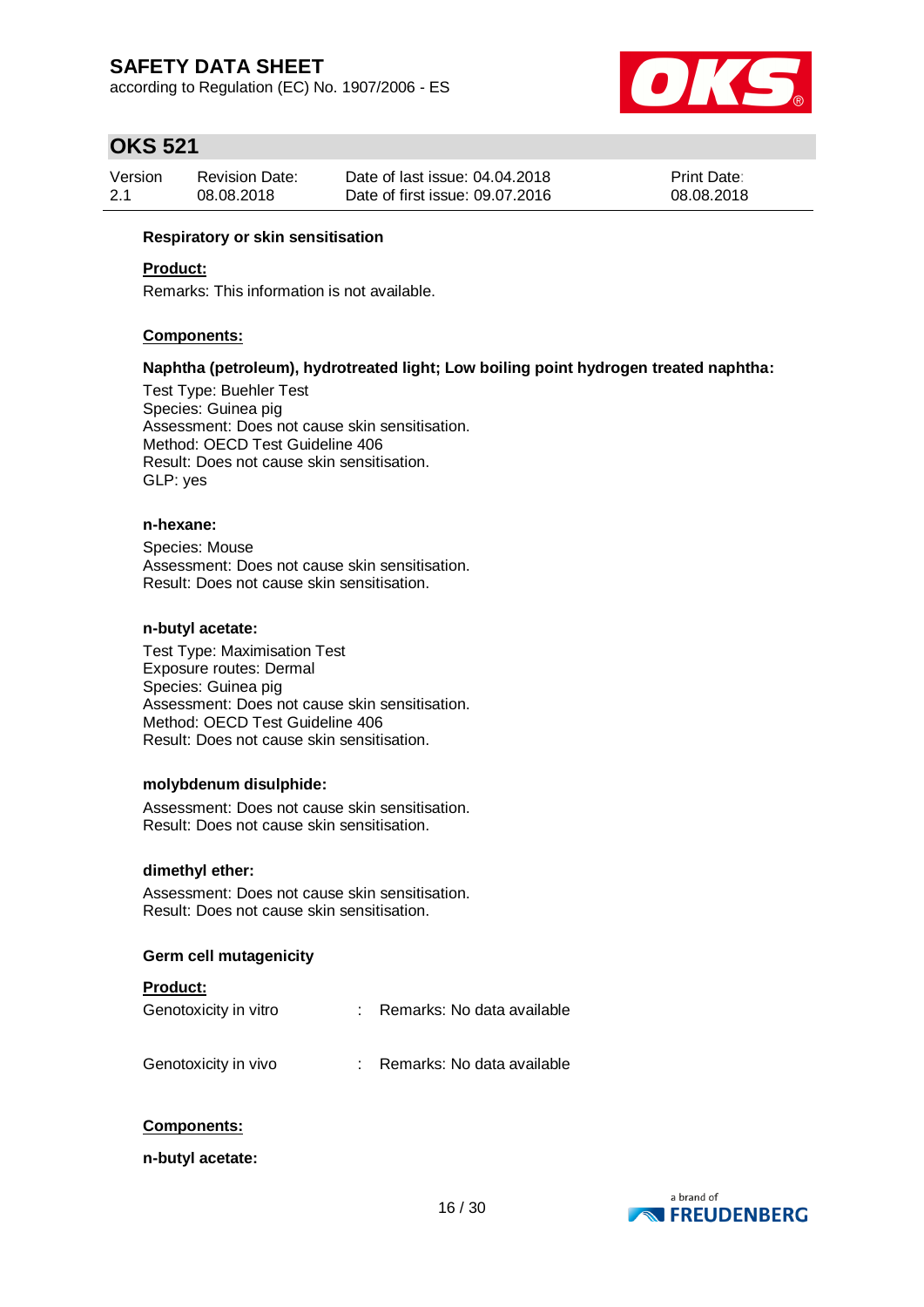according to Regulation (EC) No. 1907/2006 - ES



# **OKS 521**

| Version<br>2.1 | <b>Revision Date:</b><br>08.08.2018                             |   | Date of last issue: 04.04.2018<br>Date of first issue: 09.07.2016                                                                            | <b>Print Date:</b><br>08.08.2018 |
|----------------|-----------------------------------------------------------------|---|----------------------------------------------------------------------------------------------------------------------------------------------|----------------------------------|
|                | Genotoxicity in vitro                                           | ÷ | Test Type: Ames test<br>Species: Salmonella typhimurium<br>Method: OECD Test Guideline 471<br>Result: negative                               |                                  |
|                |                                                                 |   | Test Type: Chromosome aberration test in vitro<br>Species: Chinese hamster cells<br>Method: OECD Test Guideline 473<br>Result: negative      |                                  |
|                | Genotoxicity in vivo                                            |   | Species: Mouse<br>Application Route: Oral<br>Method: OECD Test Guideline 474<br>Result: negative                                             |                                  |
|                | Germ cell mutagenicity-<br>Assessment                           | ÷ | Tests on bacterial or mammalian cell cultures did not show<br>mutagenic effects., Animal testing did not show any mutagenic<br>effects.      |                                  |
|                | molybdenum disulphide:<br>Germ cell mutagenicity-<br>Assessment |   | : Animal testing did not show any mutagenic effects.                                                                                         |                                  |
|                | dimethyl ether:                                                 |   |                                                                                                                                              |                                  |
|                | Genotoxicity in vitro                                           | ÷ | Test Type: Ames test<br>Method: OECD Test Guideline 471<br>Result: negative                                                                  |                                  |
|                | Genotoxicity in vivo                                            |   | Species: Drosophila melanogaster (vinegar fly)<br>Application Route: inhalation (gas)<br>Method: OECD Test Guideline 477<br>Result: negative |                                  |
|                | Carcinogenicity                                                 |   |                                                                                                                                              |                                  |
|                |                                                                 |   |                                                                                                                                              |                                  |
| Product:       | Remarks: No data available                                      |   |                                                                                                                                              |                                  |
|                | Components:                                                     |   |                                                                                                                                              |                                  |
|                | n-butyl acetate:                                                |   |                                                                                                                                              |                                  |
|                | Carcinogenicity -<br>Assessment                                 | ÷ | Not classifiable as a human carcinogen.                                                                                                      |                                  |
|                | molybdenum disulphide:                                          |   |                                                                                                                                              |                                  |
|                | Carcinogenicity -<br>Assessment                                 | ÷ | No evidence of carcinogenicity in animal studies.                                                                                            |                                  |
|                | dimethyl ether:                                                 |   |                                                                                                                                              |                                  |

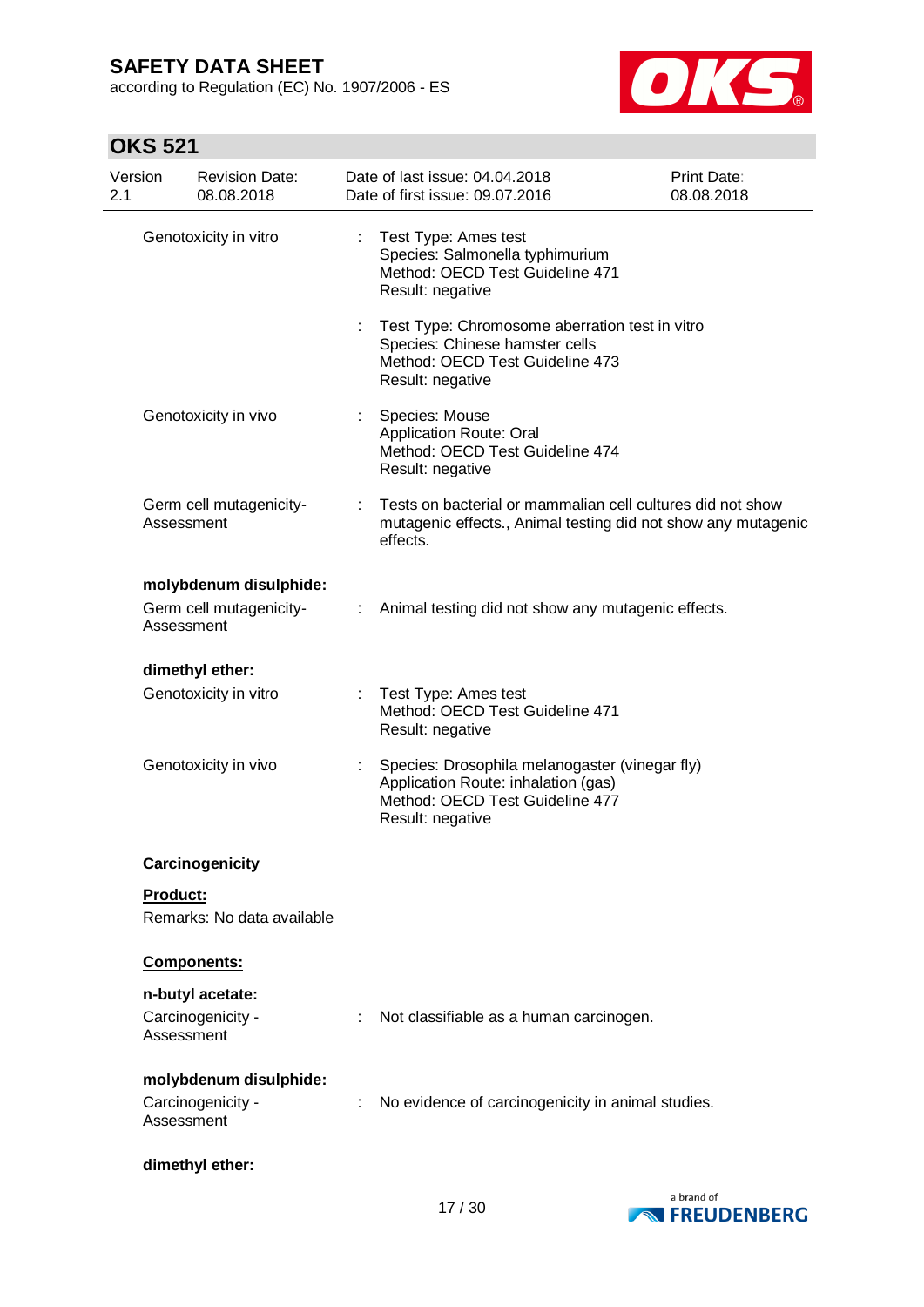according to Regulation (EC) No. 1907/2006 - ES



# **OKS 521**

| Version<br>2.1 |                         | <b>Revision Date:</b><br>08.08.2018                                                                                  |                | Date of last issue: 04.04.2018<br>Date of first issue: 09.07.2016                                                                                                                                                                                                                                                                                | <b>Print Date:</b><br>08.08.2018 |
|----------------|-------------------------|----------------------------------------------------------------------------------------------------------------------|----------------|--------------------------------------------------------------------------------------------------------------------------------------------------------------------------------------------------------------------------------------------------------------------------------------------------------------------------------------------------|----------------------------------|
|                | Species: Rat<br>47 mg/l | Application Route: inhalation (gas)<br>Exposure time: 2 Years<br>Method: OECD Test Guideline 453<br>Result: negative |                |                                                                                                                                                                                                                                                                                                                                                  |                                  |
|                |                         | <b>Reproductive toxicity</b>                                                                                         |                |                                                                                                                                                                                                                                                                                                                                                  |                                  |
|                | <b>Product:</b>         | Effects on fertility                                                                                                 |                | : Remarks: No data available                                                                                                                                                                                                                                                                                                                     |                                  |
|                | development             | Effects on foetal                                                                                                    |                | Remarks: No data available                                                                                                                                                                                                                                                                                                                       |                                  |
|                |                         | Components:                                                                                                          |                |                                                                                                                                                                                                                                                                                                                                                  |                                  |
|                | n-hexane:               |                                                                                                                      |                |                                                                                                                                                                                                                                                                                                                                                  |                                  |
|                | Assessment              | Reproductive toxicity -                                                                                              | $\mathbb{R}^n$ | Suspected human reproductive toxicant                                                                                                                                                                                                                                                                                                            |                                  |
|                |                         | n-butyl acetate:                                                                                                     |                |                                                                                                                                                                                                                                                                                                                                                  |                                  |
|                |                         | Effects on fertility                                                                                                 |                | Test Type: Two-generation study<br>Species: Rat<br>Application Route: inhalation (vapour)<br>General Toxicity - Parent: NOAEC: 750 mg/l<br>General Toxicity F1: NOAEC: 750 mg/l<br>General Toxicity F2: NOAEC: 750 mg/l<br>Method: OECD Test Guideline 416<br>Result: Embryotoxic effects and adverse effects on the<br>offspring were detected. |                                  |
|                | Assessment              | Reproductive toxicity -                                                                                              |                | No evidence of adverse effects on sexual function and fertility,<br>or on development, based on animal experiments.<br>No toxicity to reproduction                                                                                                                                                                                               |                                  |
|                |                         | dimethyl ether:                                                                                                      |                |                                                                                                                                                                                                                                                                                                                                                  |                                  |
|                | Assessment              | Reproductive toxicity -                                                                                              |                | Animal testing did not show any effects on fertility.                                                                                                                                                                                                                                                                                            |                                  |

### **STOT - single exposure**

### **Components:**

### **Naphtha (petroleum), hydrotreated light; Low boiling point hydrogen treated naphtha:**

Exposure routes: Inhalation Target Organs: Central nervous system Assessment: May cause drowsiness or dizziness.

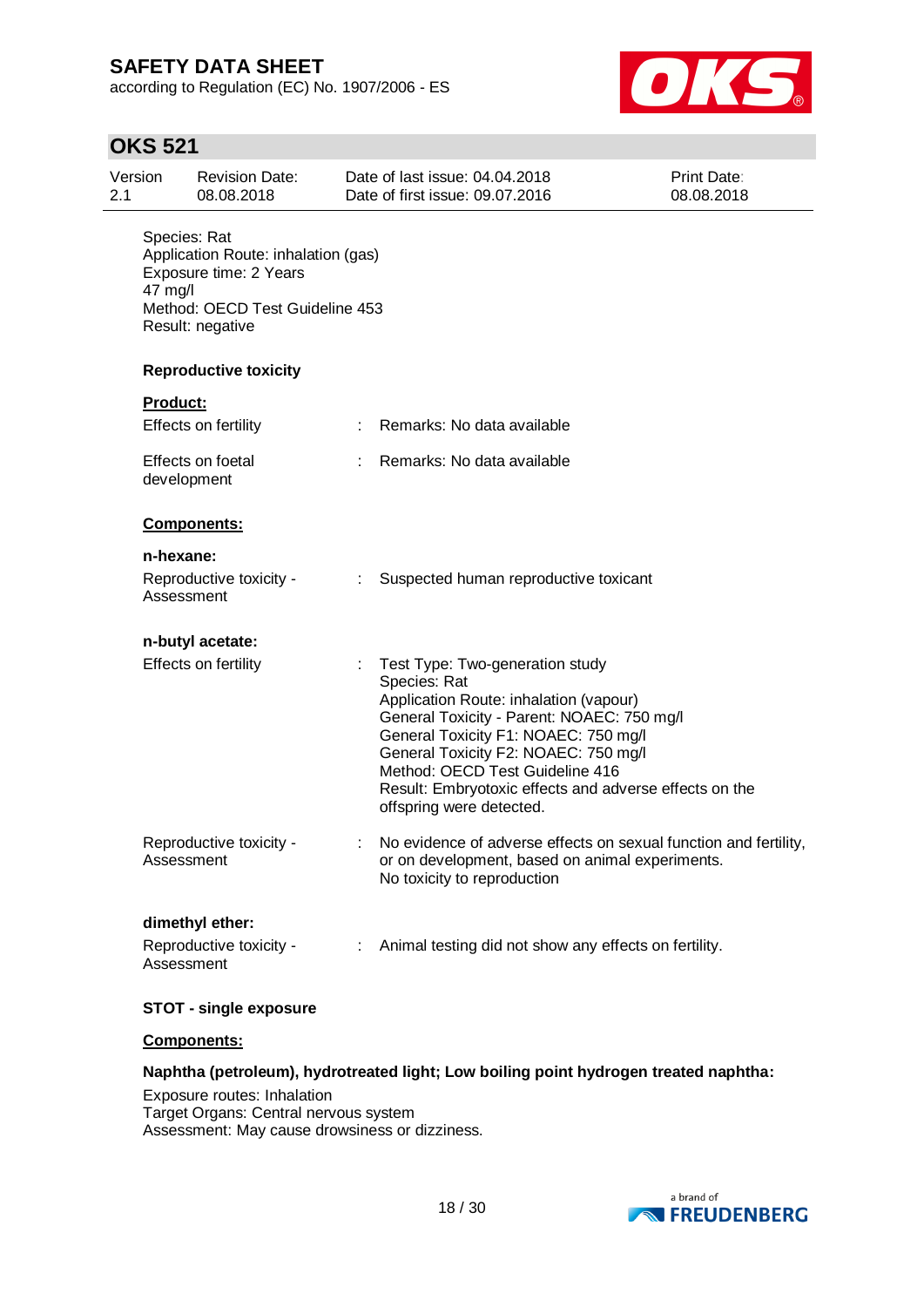according to Regulation (EC) No. 1907/2006 - ES



### **OKS 521**

| Version | <b>Revision Date:</b> | Date of last issue: 04.04.2018  | <b>Print Date:</b> |
|---------|-----------------------|---------------------------------|--------------------|
| 2.1     | 08.08.2018            | Date of first issue: 09.07.2016 | 08.08.2018         |

#### **n-hexane:**

Exposure routes: Inhalation Target Organs: Central nervous system Assessment: The substance or mixture is classified as specific target organ toxicant, single exposure, category 3 with narcotic effects.

#### **n-butyl acetate:**

Exposure routes: Inhalation Target Organs: Central nervous system Assessment: The substance or mixture is classified as specific target organ toxicant, single exposure, category 3 with narcotic effects.

#### **molybdenum disulphide:**

Assessment: The substance or mixture is not classified as specific target organ toxicant, single exposure.

#### **STOT - repeated exposure**

#### **Components:**

#### **n-hexane:**

Exposure routes: Inhalation Target Organs: Central nervous system Assessment: The substance or mixture is classified as specific target organ toxicant, repeated exposure, category 2.

#### **n-butyl acetate:**

Assessment: The substance or mixture is not classified as specific target organ toxicant, repeated exposure.

#### **molybdenum disulphide:**

Assessment: The substance or mixture is not classified as specific target organ toxicant, repeated exposure.

#### **Repeated dose toxicity**

**Product:** Remarks: This information is not available.

#### **Components:**

#### **n-butyl acetate:**

Species: Rat NOAEL: 125 mg/kg Application Route: Oral

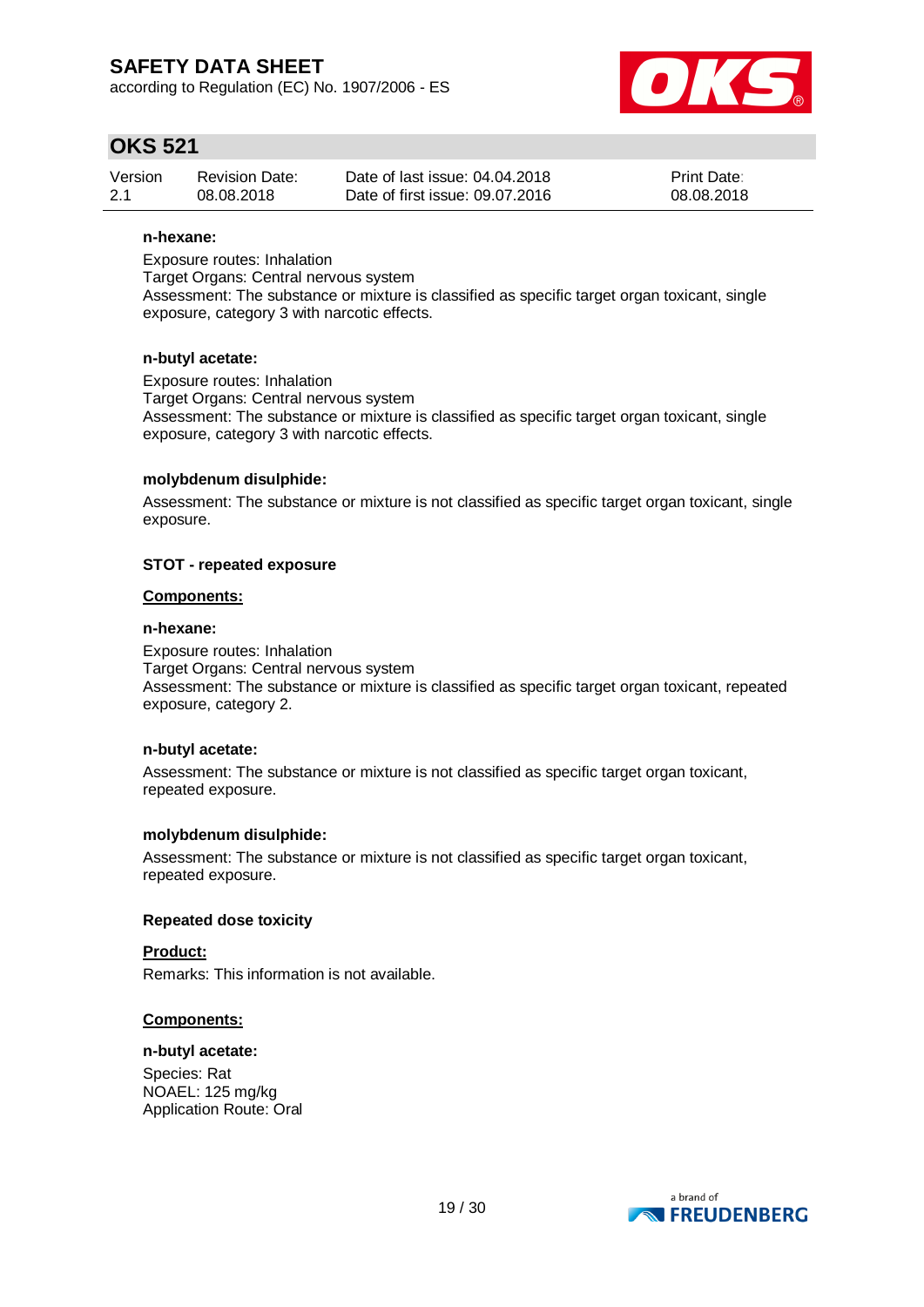according to Regulation (EC) No. 1907/2006 - ES



### **OKS 521**

| Version | <b>Revision Date:</b> | Date of last issue: 04.04.2018  | <b>Print Date:</b> |
|---------|-----------------------|---------------------------------|--------------------|
| 2.1     | 08.08.2018            | Date of first issue: 09.07.2016 | 08.08.2018         |

### **Aspiration toxicity**

### **Product:**

May be fatal if swallowed and enters airways.

May be fatal if swallowed and enters airways.

#### **Components:**

### **Naphtha (petroleum), hydrotreated light; Low boiling point hydrogen treated naphtha:**

May be fatal if swallowed and enters airways.

### **n-hexane:**

May be fatal if swallowed and enters airways.

**n-butyl acetate:** No aspiration toxicity classification

**dimethyl ether:** No aspiration toxicity classification

#### **Further information**

### **Product:**

Remarks: Ingestion causes irritation of upper respiratory system and gastrointestinal disturbance.

### **Components:**

#### **molybdenum disulphide:**

Remarks: Information given is based on data on the components and the toxicology of similar products.

### **SECTION 12: Ecological information**

#### **12.1 Toxicity**

| <b>Product:</b>                                          |    |                                                                                                           |
|----------------------------------------------------------|----|-----------------------------------------------------------------------------------------------------------|
| Toxicity to fish                                         | ÷  | Remarks: Harmful to aquatic organisms, may cause long-term<br>adverse effects in the aquatic environment. |
| Toxicity to daphnia and other :<br>aquatic invertebrates |    | Remarks: No data available                                                                                |
| Toxicity to algae                                        | л. | Remarks: No data available                                                                                |

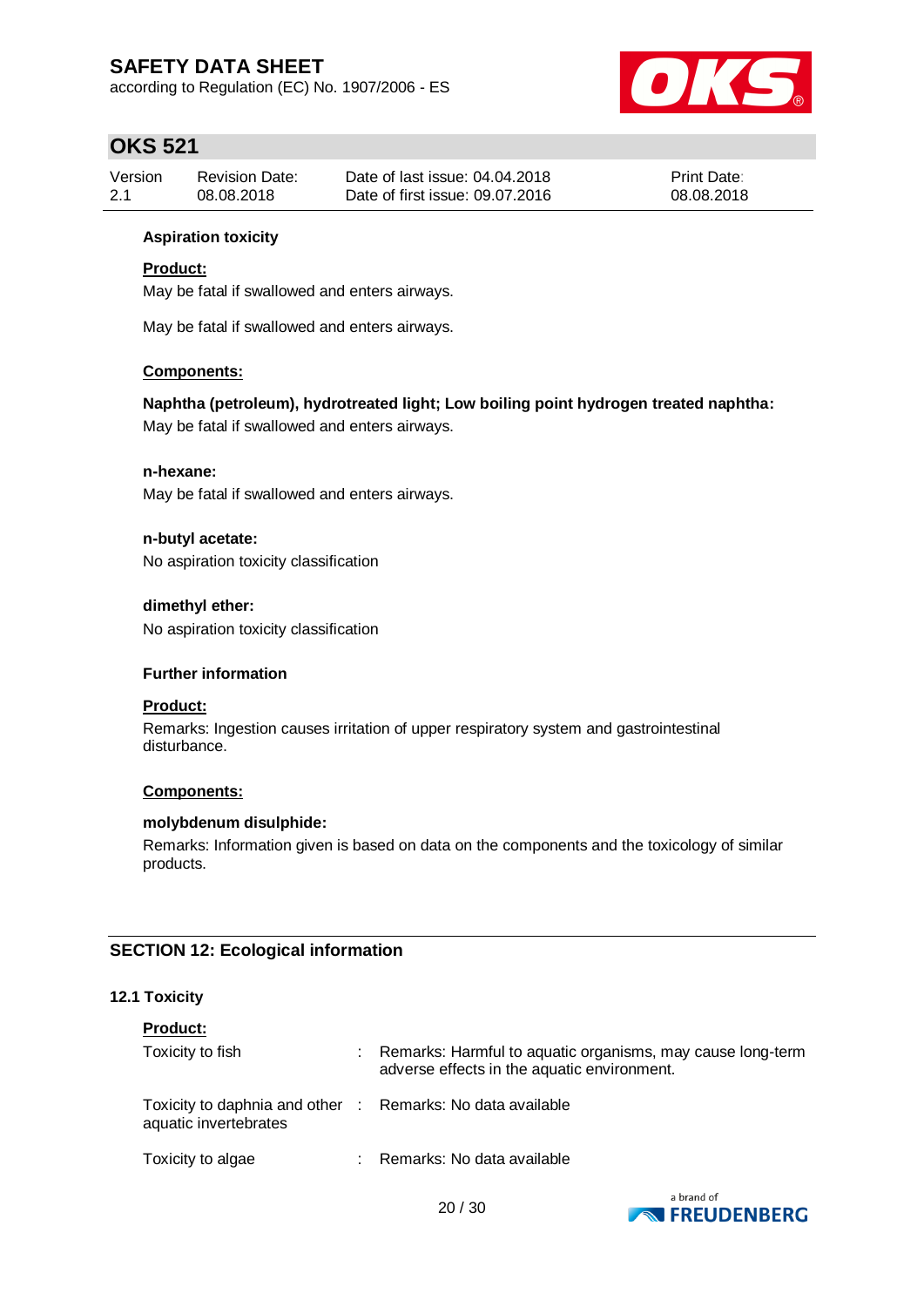according to Regulation (EC) No. 1907/2006 - ES



# **OKS 521**

| Version<br>2.1 |           | <b>Revision Date:</b><br>08.08.2018                      | Date of last issue: 04.04.2018<br>Print Date:<br>Date of first issue: 09.07.2016<br>08.08.2018 |                                                                                                                                                                                                                                                  |  |  |  |
|----------------|-----------|----------------------------------------------------------|------------------------------------------------------------------------------------------------|--------------------------------------------------------------------------------------------------------------------------------------------------------------------------------------------------------------------------------------------------|--|--|--|
|                |           | Toxicity to microorganisms                               |                                                                                                | Remarks: No data available                                                                                                                                                                                                                       |  |  |  |
|                |           | Components:                                              |                                                                                                |                                                                                                                                                                                                                                                  |  |  |  |
|                |           | Toxicity to fish                                         |                                                                                                | Naphtha (petroleum), hydrotreated light; Low boiling point hydrogen treated naphtha:<br>LC50 (Oncorhynchus mykiss (rainbow trout)): 10 mg/l<br>Exposure time: 96 h<br>Test Type: semi-static test<br>Method: OECD Test Guideline 203<br>GLP: yes |  |  |  |
|                |           | Toxicity to daphnia and other :<br>aquatic invertebrates |                                                                                                | EC50 (Daphnia magna (Water flea)): 4,5 mg/l<br>Exposure time: 48 h<br>Test Type: static test<br>Method: OECD Test Guideline 202                                                                                                                  |  |  |  |
|                |           | Toxicity to algae                                        |                                                                                                | EC50 (Pseudokirchneriella subcapitata (green algae)): 3,1<br>mg/l<br>Exposure time: 72 h<br>Test Type: static test                                                                                                                               |  |  |  |
|                |           | <b>Ecotoxicology Assessment</b>                          |                                                                                                |                                                                                                                                                                                                                                                  |  |  |  |
|                |           | Acute aquatic toxicity                                   | ÷.                                                                                             | Toxic to aquatic life.                                                                                                                                                                                                                           |  |  |  |
|                |           | Chronic aquatic toxicity                                 |                                                                                                | Toxic to aquatic life with long lasting effects.                                                                                                                                                                                                 |  |  |  |
|                | n-hexane: |                                                          |                                                                                                |                                                                                                                                                                                                                                                  |  |  |  |
|                |           | Toxicity to fish                                         |                                                                                                | LC50 (Oncorhynchus mykiss (rainbow trout)): 12,51 mg/l<br>Exposure time: 96 h                                                                                                                                                                    |  |  |  |
|                |           | Toxicity to daphnia and other<br>aquatic invertebrates   |                                                                                                | EC50 (Daphnia magna (Water flea)): 21,85 mg/l<br>Exposure time: 48 h                                                                                                                                                                             |  |  |  |
|                |           | Toxicity to algae                                        |                                                                                                | ErC50 (Pseudokirchneriella subcapitata (green algae)): 9,285<br>mg/l<br>Exposure time: 72 h                                                                                                                                                      |  |  |  |
|                |           | n-butyl acetate:                                         |                                                                                                |                                                                                                                                                                                                                                                  |  |  |  |
|                |           | Toxicity to fish                                         | ÷                                                                                              | LC50 (Pimephales promelas (fathead minnow)): 18 mg/l<br>Exposure time: 96 h<br>Test Type: flow-through test<br>Method: OECD Test Guideline 203                                                                                                   |  |  |  |
|                |           | Toxicity to daphnia and other :<br>aquatic invertebrates |                                                                                                | EC50 (Daphnia (water flea)): 44 mg/l<br>Exposure time: 48 h<br>Test Type: static test                                                                                                                                                            |  |  |  |
|                |           | Toxicity to algae                                        |                                                                                                | EC50 (Desmodesmus subspicatus (green algae)): 397 mg/l                                                                                                                                                                                           |  |  |  |

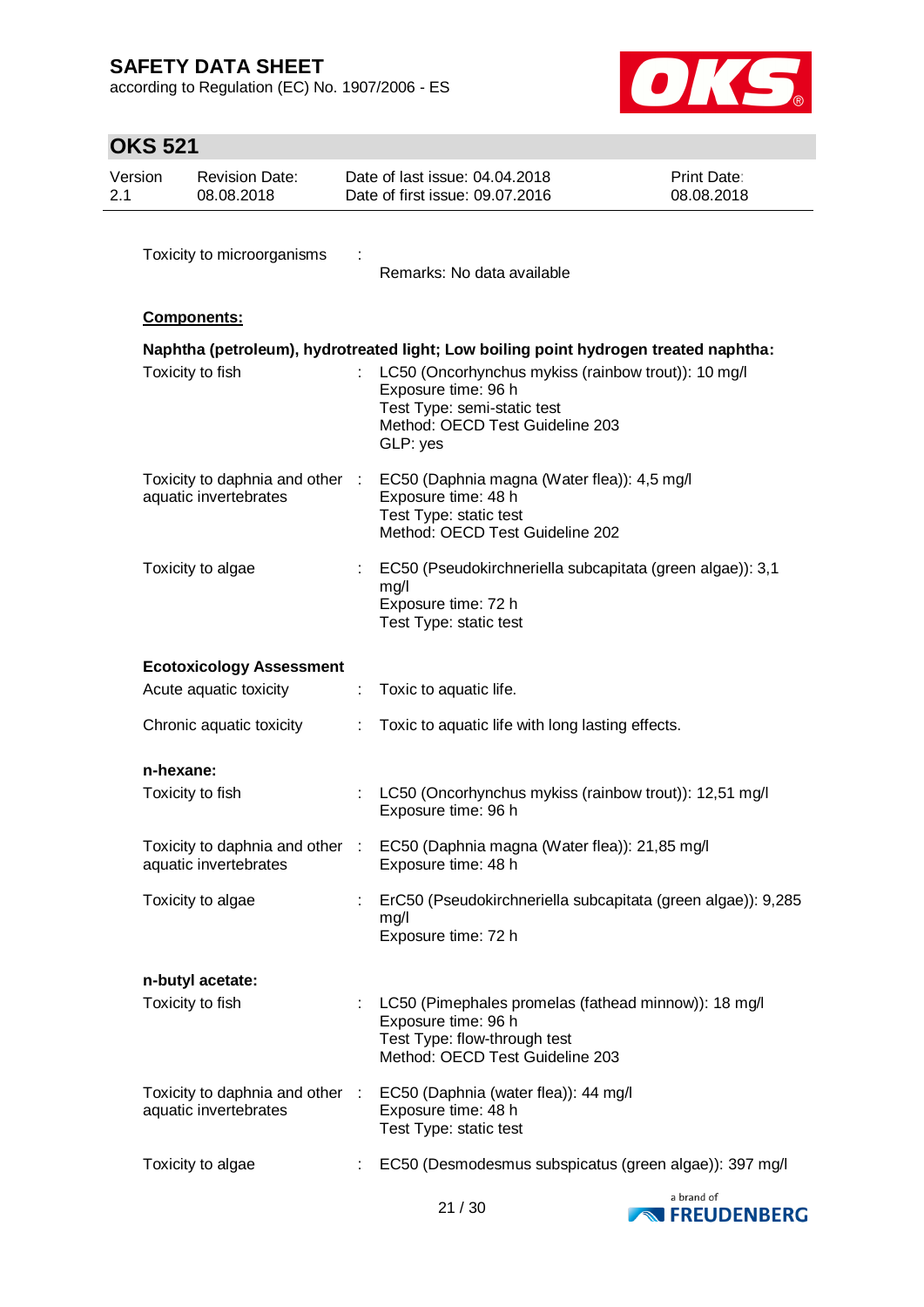according to Regulation (EC) No. 1907/2006 - ES



# **OKS 521**

| 2.1 | Version | <b>Revision Date:</b><br>08.08.2018                                            | Date of last issue: 04.04.2018<br>Date of first issue: 09.07.2016                                                              | Print Date:<br>08.08.2018 |
|-----|---------|--------------------------------------------------------------------------------|--------------------------------------------------------------------------------------------------------------------------------|---------------------------|
|     |         |                                                                                | Exposure time: 72 h<br>Test Type: static test                                                                                  |                           |
|     |         | Toxicity to microorganisms                                                     | EC50 (Tetrahymena pyriformis): 356 mg/l<br>Exposure time: 40 h<br>Test Type: Growth inhibition                                 |                           |
|     |         | Toxicity to daphnia and other :<br>aquatic invertebrates<br>(Chronic toxicity) | NOEC: 23 mg/l<br>Exposure time: 21 d<br>Species: Daphnia magna (Water flea)<br><b>Test Type: Reproduction Test</b><br>GLP: yes |                           |
|     |         | molybdenum disulphide:                                                         |                                                                                                                                |                           |
|     |         | Toxicity to fish                                                               | LC50 (Pimephales promelas (fathead minnow)): > 100 mg/l<br>Exposure time: 96 h                                                 |                           |
|     |         | Toxicity to daphnia and other :<br>aquatic invertebrates                       | EC50 (Daphnia magna (Water flea)): > 100 mg/l<br>Exposure time: 48 h                                                           |                           |
|     |         | Toxicity to algae                                                              | EC50 (Pseudokirchneriella subcapitata (green algae)): > 100<br>mg/l<br>Exposure time: 72 h                                     |                           |
|     |         | dimethyl ether:                                                                |                                                                                                                                |                           |
|     |         | Toxicity to fish                                                               | : LC50 (Poecilia reticulata (guppy)): > 4.100 mg/l<br>Exposure time: 96 h<br>Test Type: semi-static test                       |                           |
|     |         | Toxicity to daphnia and other :<br>aquatic invertebrates                       | EC50 (Daphnia magna (Water flea)): > 4.400 mg/l<br>Exposure time: 48 h<br>Test Type: static test                               |                           |
|     |         | Toxicity to algae                                                              | EC50 (green algae): 154,9 mg/l<br>Exposure time: 96 h                                                                          |                           |
|     |         |                                                                                |                                                                                                                                |                           |

### **12.2 Persistence and degradability**

**Product:**

| Biodegradability                 | Remarks: No data available   |
|----------------------------------|------------------------------|
| Physico-chemical<br>removability | : Remarks: No data available |

### **Components:**

| Naphtha (petroleum), hydrotreated light; Low boiling point hydrogen treated naphtha: |  |                                                                                     |  |  |
|--------------------------------------------------------------------------------------|--|-------------------------------------------------------------------------------------|--|--|
| <b>Biodegradability</b>                                                              |  | : Test Type: aerobic<br>Inoculum: activated sludge<br>Result: rapidly biodegradable |  |  |

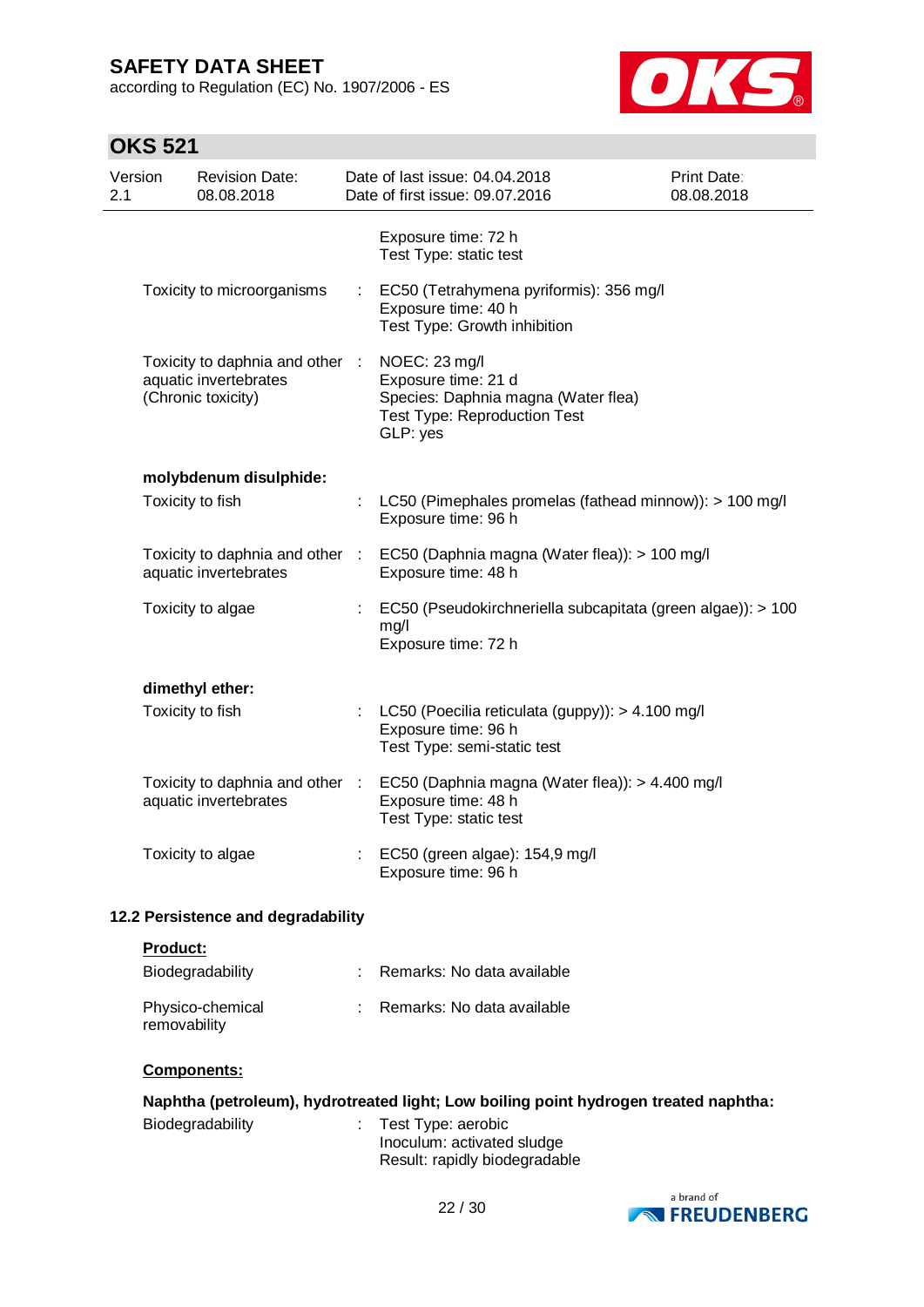according to Regulation (EC) No. 1907/2006 - ES



# **OKS 521**

| Version<br><b>Revision Date:</b><br>08.08.2018<br>2.1 |                 |                                | Date of last issue: 04.04.2018<br>Print Date:<br>Date of first issue: 09.07.2016<br>08.08.2018 |                                                                                                                                                                                                                         |            |  |
|-------------------------------------------------------|-----------------|--------------------------------|------------------------------------------------------------------------------------------------|-------------------------------------------------------------------------------------------------------------------------------------------------------------------------------------------------------------------------|------------|--|
|                                                       |                 |                                |                                                                                                | Biodegradation: 90,35 %<br>Exposure time: 28 d                                                                                                                                                                          |            |  |
|                                                       | n-hexane:       |                                |                                                                                                |                                                                                                                                                                                                                         |            |  |
|                                                       |                 | Biodegradability               |                                                                                                | Test Type: aerobic<br>Inoculum: activated sludge<br>Result: rapidly biodegradable<br>Biodegradation: 21 %<br>Exposure time: 28 d<br>GLP: yes                                                                            |            |  |
|                                                       |                 | n-butyl acetate:               |                                                                                                |                                                                                                                                                                                                                         |            |  |
|                                                       |                 | Biodegradability               |                                                                                                | Test Type: Primary biodegradation<br>Result: rapidly biodegradable<br>Biodegradation: 83 %<br>Exposure time: 28 d<br>Method: OECD Test Guideline 301D                                                                   |            |  |
|                                                       |                 | dimethyl ether:                |                                                                                                |                                                                                                                                                                                                                         |            |  |
|                                                       |                 | Biodegradability               |                                                                                                | Test Type: aerobic<br>Inoculum: activated sludge<br>Result: Not readily biodegradable.<br>Biodegradation: 5 %<br>Exposure time: 28 d<br>Method: OECD Test Guideline 301D                                                |            |  |
|                                                       |                 | 12.3 Bioaccumulative potential |                                                                                                |                                                                                                                                                                                                                         |            |  |
|                                                       | <b>Product:</b> |                                |                                                                                                |                                                                                                                                                                                                                         |            |  |
|                                                       |                 | <b>Bioaccumulation</b>         |                                                                                                | Remarks: This mixture contains no substance considered to<br>be persistent, bioaccumulating and toxic (PBT).<br>This mixture contains no substance considered to be very<br>persistent and very bioaccumulating (vPvB). |            |  |
|                                                       |                 | Components:                    |                                                                                                |                                                                                                                                                                                                                         |            |  |
|                                                       |                 |                                |                                                                                                | Naphtha (petroleum), hydrotreated light; Low boiling point hydrogen treated naphtha:                                                                                                                                    |            |  |
|                                                       | octanol/water   | Partition coefficient: n-      | $\mathbb{R}^{\mathbb{Z}}$                                                                      | log Pow: 3,4 - 5,2                                                                                                                                                                                                      |            |  |
|                                                       | n-hexane:       |                                |                                                                                                |                                                                                                                                                                                                                         |            |  |
|                                                       |                 | Bioaccumulation                |                                                                                                | Bioconcentration factor (BCF): 501,19                                                                                                                                                                                   |            |  |
|                                                       | octanol/water   | Partition coefficient: n-      |                                                                                                | log Pow: 4 (20 °C)<br>pH: 7                                                                                                                                                                                             |            |  |
|                                                       |                 | n-butyl acetate:               |                                                                                                |                                                                                                                                                                                                                         |            |  |
|                                                       |                 | Partition coefficient: n-      |                                                                                                | : $log Pow: 2,3 (25 °C)$                                                                                                                                                                                                |            |  |
|                                                       |                 |                                |                                                                                                | 100                                                                                                                                                                                                                     | a brand of |  |

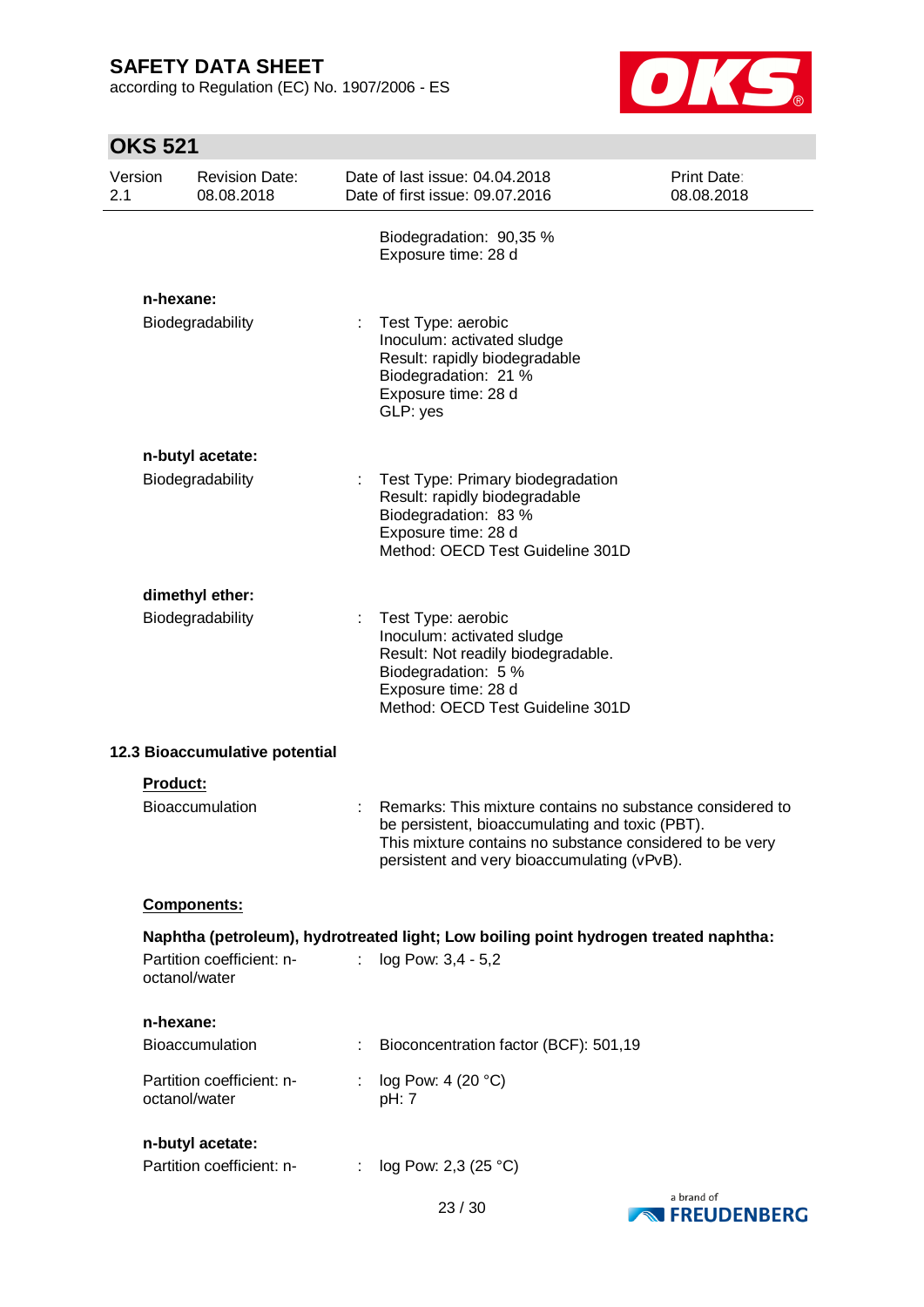according to Regulation (EC) No. 1907/2006 - ES



# **OKS 521**

| Version<br><b>Revision Date:</b><br>2.1<br>08.08.2018 |                           | Date of last issue: 04.04.2018<br><b>Print Date:</b><br>Date of first issue: 09.07.2016<br>08.08.2018 |    |                                                                                                                                                                                                            |  |
|-------------------------------------------------------|---------------------------|-------------------------------------------------------------------------------------------------------|----|------------------------------------------------------------------------------------------------------------------------------------------------------------------------------------------------------------|--|
|                                                       | octanol/water             |                                                                                                       |    | pH: 7<br>Method: OECD Test Guideline 117<br>GLP: yes                                                                                                                                                       |  |
|                                                       | butane:                   |                                                                                                       |    |                                                                                                                                                                                                            |  |
|                                                       |                           | Partition coefficient: n-<br>octanol/water                                                            | t. | log Pow: 2,89<br>Method: OECD Test Guideline 107                                                                                                                                                           |  |
|                                                       |                           | dimethyl ether:                                                                                       |    |                                                                                                                                                                                                            |  |
|                                                       | octanol/water             | Partition coefficient: n-                                                                             | ÷. | log Pow: 0,07 (25 °C)                                                                                                                                                                                      |  |
|                                                       |                           |                                                                                                       |    |                                                                                                                                                                                                            |  |
|                                                       | propane:<br>octanol/water | Partition coefficient: n-                                                                             |    | log Pow: 2,36                                                                                                                                                                                              |  |
|                                                       | isobutane:                |                                                                                                       |    |                                                                                                                                                                                                            |  |
|                                                       | octanol/water             | Partition coefficient: n-                                                                             |    | log Pow: 2,88<br>Method: OECD Test Guideline 107                                                                                                                                                           |  |
|                                                       |                           | 12.4 Mobility in soil                                                                                 |    |                                                                                                                                                                                                            |  |
|                                                       | <b>Product:</b>           |                                                                                                       |    |                                                                                                                                                                                                            |  |
|                                                       | Mobility                  |                                                                                                       |    | Remarks: No data available                                                                                                                                                                                 |  |
|                                                       |                           | Distribution among<br>environmental compartments                                                      |    | Remarks: No data available                                                                                                                                                                                 |  |
|                                                       |                           | 12.5 Results of PBT and vPvB assessment                                                               |    |                                                                                                                                                                                                            |  |
|                                                       | <b>Product:</b>           |                                                                                                       |    |                                                                                                                                                                                                            |  |
|                                                       | Assessment                |                                                                                                       |    | This substance/mixture contains no components considered<br>to be either persistent, bioaccumulative and toxic (PBT), or<br>very persistent and very bioaccumulative (vPvB) at levels of<br>0.1% or higher |  |
|                                                       |                           | Components:                                                                                           |    |                                                                                                                                                                                                            |  |
|                                                       |                           | n-butyl acetate:                                                                                      |    |                                                                                                                                                                                                            |  |
|                                                       | Assessment                |                                                                                                       |    | Non-classified PBT substance. Non-classified vPvB<br>substance.                                                                                                                                            |  |
|                                                       |                           | dimethyl ether:                                                                                       |    |                                                                                                                                                                                                            |  |

Assessment : Non-classified vPvB substance. Non-classified PBT substance.

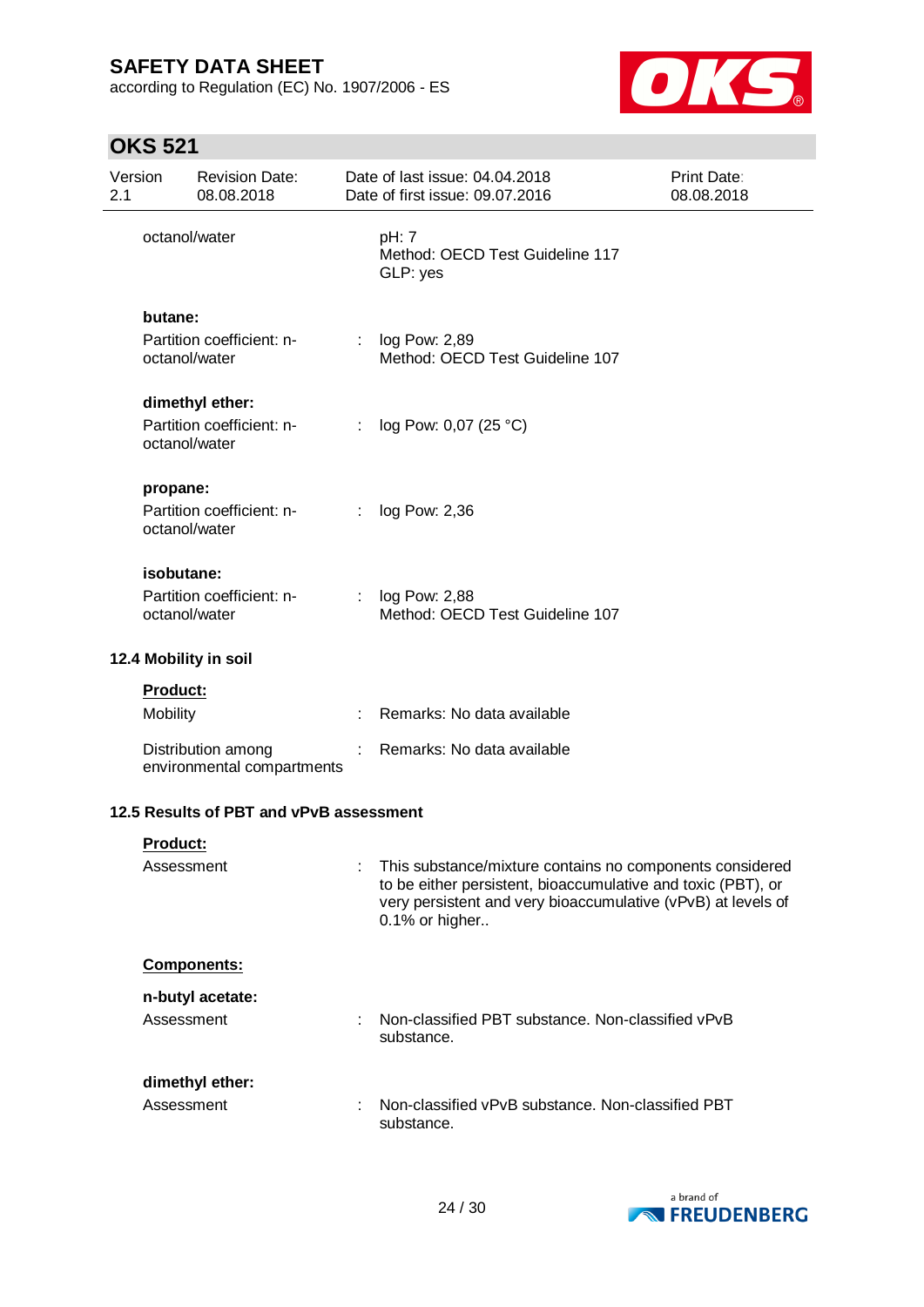according to Regulation (EC) No. 1907/2006 - ES



# **OKS 521**

| Version | Revision Date: | Date of last issue: 04.04.2018  | <b>Print Date:</b> |
|---------|----------------|---------------------------------|--------------------|
| 2.1     | 08.08.2018     | Date of first issue: 09.07.2016 | 08.08.2018         |

#### **12.6 Other adverse effects**

### **Product:**

Additional ecological information : Harmful to aquatic life with long lasting effects.

### **SECTION 13: Disposal considerations**

| 13.1 Waste treatment methods |   |                                                                                                                                                                                                                     |
|------------------------------|---|---------------------------------------------------------------------------------------------------------------------------------------------------------------------------------------------------------------------|
| Product                      |   | Do not dispose of with domestic refuse.<br>Dispose of as hazardous waste in compliance with local and<br>national regulations.                                                                                      |
|                              |   | Waste codes should be assigned by the user based on the<br>application for which the product was used.                                                                                                              |
| Contaminated packaging       | ÷ | Packaging that is not properly emptied must be disposed of as<br>the unused product.<br>Offer empty spray cans to an established disposal company.<br>Pressurized container: Do not pierce or burn, even after use. |
|                              |   | The following Waste Codes are only suggestions:                                                                                                                                                                     |

### **SECTION 14: Transport information**

| 14.1 UN number                  |   |                            |            |
|---------------------------------|---|----------------------------|------------|
| <b>ADR</b>                      | ÷ | <b>UN 1950</b>             |            |
| <b>IMDG</b>                     | ÷ | <b>UN 1950</b>             |            |
| <b>IATA</b>                     | ÷ | <b>UN 1950</b>             |            |
| 14.2 UN proper shipping name    |   |                            |            |
| <b>ADR</b>                      | ÷ | <b>AEROSOLS</b>            |            |
| <b>IMDG</b>                     | ÷ | <b>AEROSOLS</b>            |            |
| <b>IATA</b>                     | ÷ | Aerosols, flammable        |            |
| 14.3 Transport hazard class(es) |   |                            |            |
| <b>ADR</b>                      |   | $\therefore$ 2             |            |
| <b>IMDG</b>                     |   | $\therefore$ 2.1           |            |
| <b>IATA</b>                     |   | $\therefore$ 2.1           |            |
| 14.4 Packing group              |   |                            |            |
| <b>ADR</b><br>Packing group     | ÷ | Not assigned by regulation |            |
|                                 |   | $\sim$ $\sim$ $\sim$       | a brand of |

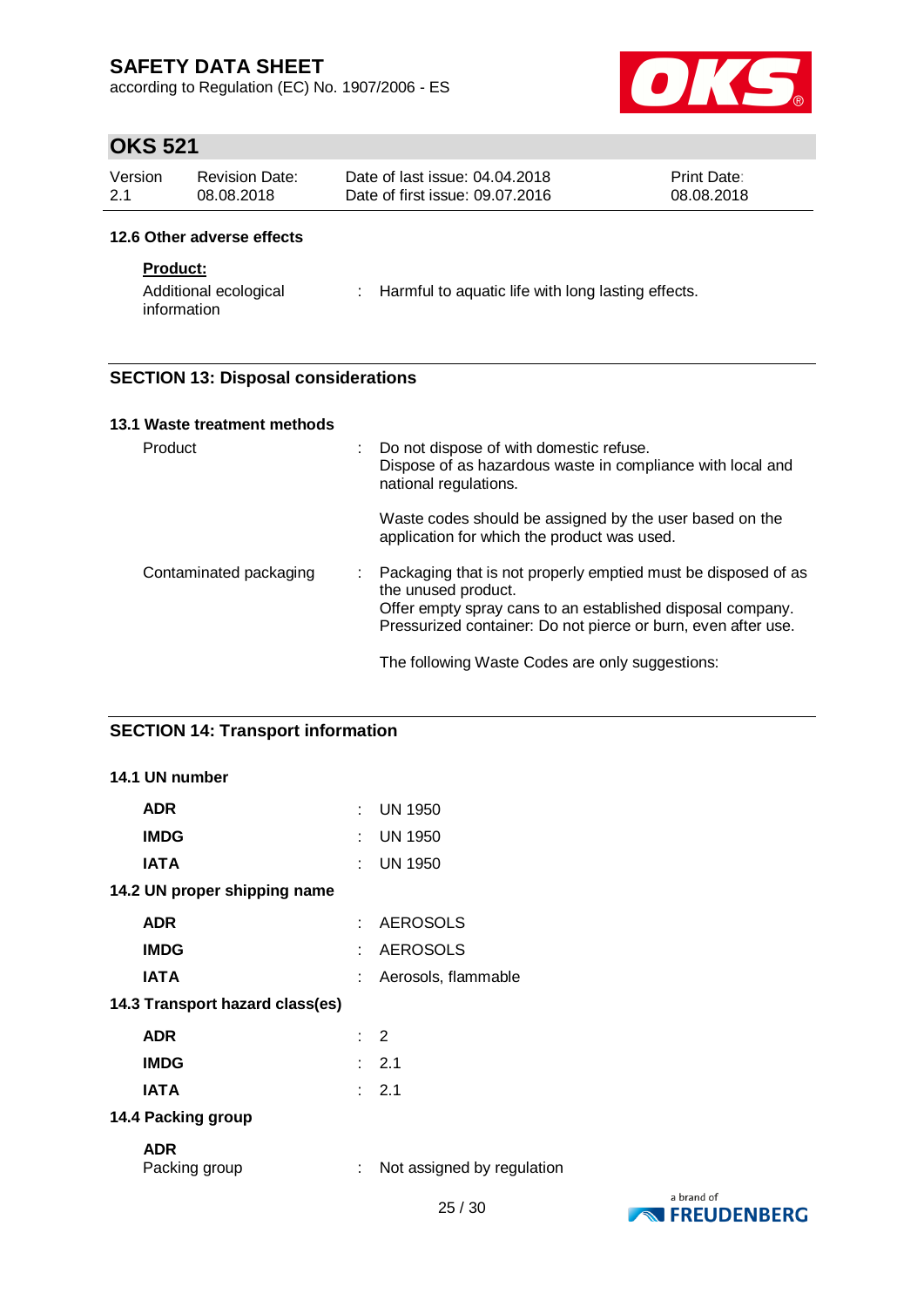according to Regulation (EC) No. 1907/2006 - ES



# **OKS 521**

| <b>Revision Date:</b><br>Version<br>2.1<br>08.08.2018                  | Date of last issue: 04.04.2018<br>Date of first issue: 09.07.2016                                                  | Print Date:<br>08.08.2018 |
|------------------------------------------------------------------------|--------------------------------------------------------------------------------------------------------------------|---------------------------|
| <b>Classification Code</b><br>Labels<br>Tunnel restriction code        | 5F<br>2.1<br>(D)                                                                                                   |                           |
| <b>IMDG</b><br>Packing group<br>Labels<br>EmS Code                     | Not assigned by regulation<br>2.1<br>$F-D, S-U$                                                                    |                           |
| <b>IATA (Cargo)</b><br>Packing instruction (cargo<br>aircraft)         | 203                                                                                                                |                           |
| Packing instruction (LQ)<br>Packing group<br>Labels                    | Y203<br>Not assigned by regulation<br>Flammable Gas                                                                |                           |
| <b>IATA (Passenger)</b><br>Packing instruction<br>(passenger aircraft) | 203                                                                                                                |                           |
| Packing instruction (LQ)<br>Packing group<br>Labels                    | Y203<br>Not assigned by regulation<br><b>Flammable Gas</b>                                                         |                           |
| <b>14.5 Environmental hazards</b>                                      |                                                                                                                    |                           |
| <b>ADR</b><br>Environmentally hazardous                                | no                                                                                                                 |                           |
| <b>IMDG</b><br>Marine pollutant                                        | no                                                                                                                 |                           |
| <b>IATA (Passenger)</b><br>Environmentally hazardous                   | no                                                                                                                 |                           |
| <b>IATA (Cargo)</b><br>Environmentally hazardous                       | no                                                                                                                 |                           |
| 14.6 Special precautions for user                                      |                                                                                                                    |                           |
| No special precautions required.                                       |                                                                                                                    |                           |
| Remarks                                                                | 14.7 Transport in bulk according to Annex II of Marpol and the IBC Code<br>Not applicable for product as supplied. |                           |

### **SECTION 15: Regulatory information**

| 15.1 Safety, health and environmental regulations/legislation specific for the substance or |
|---------------------------------------------------------------------------------------------|
| mixture                                                                                     |

| REACH - Candidate List of Substances of Very High<br>Concern for Authorisation (Article 59). | This product does not contain<br>substances of very high concern<br>(Regulation (EC) No<br>1907/2006 (REACH), Article 57). |  |
|----------------------------------------------------------------------------------------------|----------------------------------------------------------------------------------------------------------------------------|--|
| REACH - List of substances subject to authorisation<br>(Annex XIV)                           | $:$ Not applicable                                                                                                         |  |

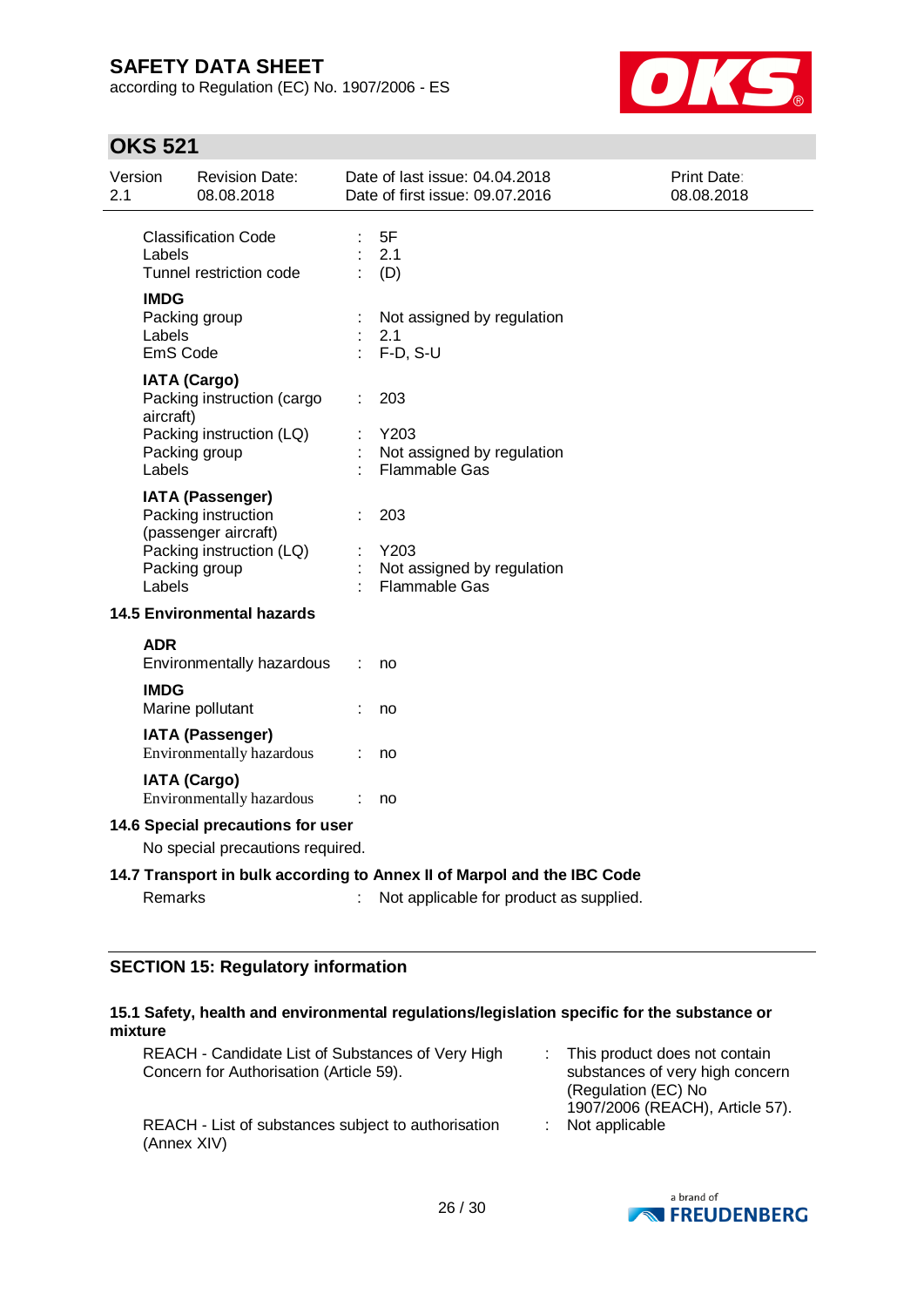according to Regulation (EC) No. 1907/2006 - ES



### **OKS 521**

| Version<br>2.1 |                  | <b>Revision Date:</b><br>08.08.2018                                                                                                                  |   | Date of last issue: 04.04.2018<br>Date of first issue: 09.07.2016                                                                                                                                                                                                                                                                                                                                                        |    |                    | <b>Print Date:</b><br>08.08.2018 |
|----------------|------------------|------------------------------------------------------------------------------------------------------------------------------------------------------|---|--------------------------------------------------------------------------------------------------------------------------------------------------------------------------------------------------------------------------------------------------------------------------------------------------------------------------------------------------------------------------------------------------------------------------|----|--------------------|----------------------------------|
|                |                  | Regulation (EC) No 1005/2009 on substances that<br>deplete the ozone layer                                                                           |   |                                                                                                                                                                                                                                                                                                                                                                                                                          | ÷. | Not applicable     |                                  |
|                | pollutants       | Regulation (EC) No 850/2004 on persistent organic                                                                                                    |   |                                                                                                                                                                                                                                                                                                                                                                                                                          | ÷. | Not applicable     |                                  |
|                |                  | Regulation (EC) No 649/2012 of the European<br>Parliament and the Council concerning the export and<br>import of dangerous chemicals                 |   |                                                                                                                                                                                                                                                                                                                                                                                                                          |    | Not applicable     |                                  |
|                |                  | REACH - Restrictions on the manufacture, placing on<br>the market and use of certain dangerous substances,<br>preparations and articles (Annex XVII) |   |                                                                                                                                                                                                                                                                                                                                                                                                                          | ÷. | Not applicable     |                                  |
|                |                  |                                                                                                                                                      |   | Seveso III: Directive 2012/18/EU of the European Parliament and of the Council on the control of<br>major-accident hazards involving dangerous substances.                                                                                                                                                                                                                                                               |    |                    |                                  |
|                | P <sub>3</sub> a |                                                                                                                                                      |   | <b>FLAMMABLE AEROSOLS</b>                                                                                                                                                                                                                                                                                                                                                                                                |    | Quantity 1<br>150t | Quantity 2<br>500 t              |
|                | P <sub>5c</sub>  |                                                                                                                                                      |   |                                                                                                                                                                                                                                                                                                                                                                                                                          |    |                    |                                  |
|                | 34               |                                                                                                                                                      |   | Petroleum products: (a)<br>gasolines and naphthas,<br>(b) kerosenes (including jet<br>fuels), (c) gas oils<br>(including diesel fuels,<br>home heating oils and gas<br>oil blending streams), (d)<br>heavy fuel oils (e)<br>alternative fuels serving the<br>same purposes and with<br>similar properties as<br>regards flammability and<br>environmental hazards as<br>the products referred to in<br>points (a) to (d) |    | 2.500 t            | 25.000 t                         |
|                | P <sub>2</sub>   |                                                                                                                                                      |   |                                                                                                                                                                                                                                                                                                                                                                                                                          |    |                    |                                  |
|                |                  | Volatile organic compounds                                                                                                                           | ÷ | Directive 2010/75/EU of 24 November 2010 on industrial<br>emissions (integrated pollution prevention and control)<br>Volatile organic compounds (VOC) content: 74,95 %<br>Volatile CMR compounds: 19,84 %<br>Remarks: VOC content excluding water                                                                                                                                                                        |    |                    |                                  |

Other regulations:

Take note of Directive 94/33/EC on the protection of young people at work or stricter national regulations, where applicable.

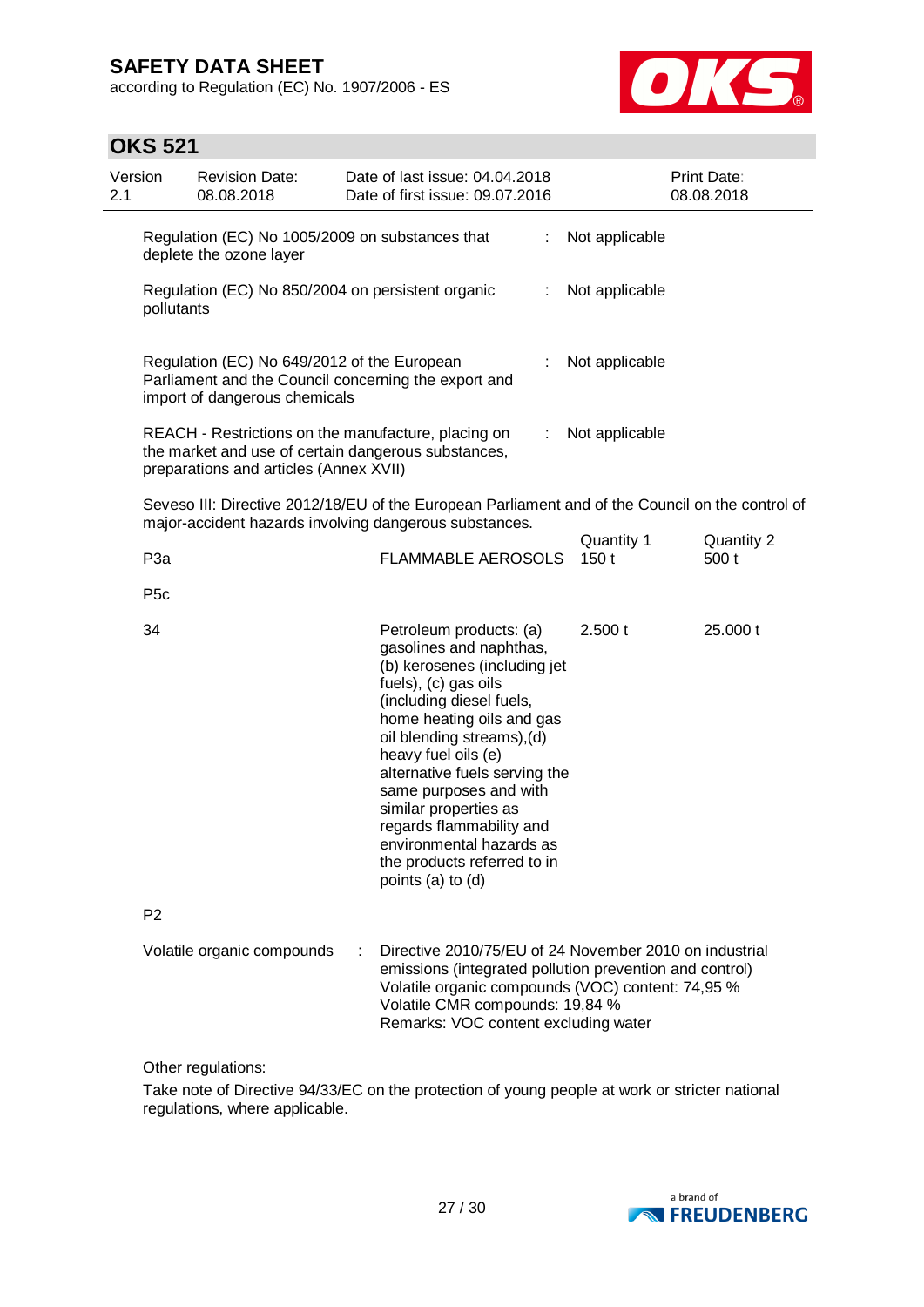according to Regulation (EC) No. 1907/2006 - ES



### **OKS 521**

| Version | <b>Revision Date:</b> | Date of last issue: 04.04.2018  | <b>Print Date:</b> |
|---------|-----------------------|---------------------------------|--------------------|
| 2.1     | 08.08.2018            | Date of first issue: 09.07.2016 | 08.08.2018         |

#### **15.2 Chemical safety assessment**

This information is not available.

#### **SECTION 16: Other information**

#### **Full text of H-Statements**

| H220<br>H <sub>225</sub><br>H226<br>H <sub>280</sub><br>H304<br>H315<br>H319<br>H336<br>H361f<br>H373 | Extremely flammable gas.<br>Highly flammable liquid and vapour.<br>Flammable liquid and vapour.<br>Contains gas under pressure; may explode if heated.<br>May be fatal if swallowed and enters airways.<br>Causes skin irritation.<br>Causes serious eye irritation.<br>May cause drowsiness or dizziness.<br>Suspected of damaging fertility.<br>May cause damage to organs through prolonged or repeated |
|-------------------------------------------------------------------------------------------------------|------------------------------------------------------------------------------------------------------------------------------------------------------------------------------------------------------------------------------------------------------------------------------------------------------------------------------------------------------------------------------------------------------------|
|                                                                                                       |                                                                                                                                                                                                                                                                                                                                                                                                            |
| H411                                                                                                  | exposure.<br>Toxic to aquatic life with long lasting effects.                                                                                                                                                                                                                                                                                                                                              |

#### **Full text of other abbreviations**

- : Route of exposure cannot be excluded: For certain hazard classes, e.g. STOT, the route of exposure should be indicated in the hazard statement only if it is conclusively proven that no other route of exposure can cause the hazard in accordance to the criteria in Annex I. Under Directive 67/548/EEC the route of exposure was indicated for classifications with R48 when there was data justifying the classification for this route of exposure. The classification under 67/548/EEC indicating the route of exposure has been translated into the corresponding class and category according to this Regulation, but with a general hazard statement not specifying the route of exposure as the necessary information is not available.
- \*\*\* : Hazard statements for reproductive toxicity: Hazard statements H360 and H361 indicate a general concern for effects on fertility and/or development: 'May damage/Suspected of damaging fertility or the unborn child'. According to the criteria, the general hazard statement can be replaced by the hazard statement indicating the specific effect

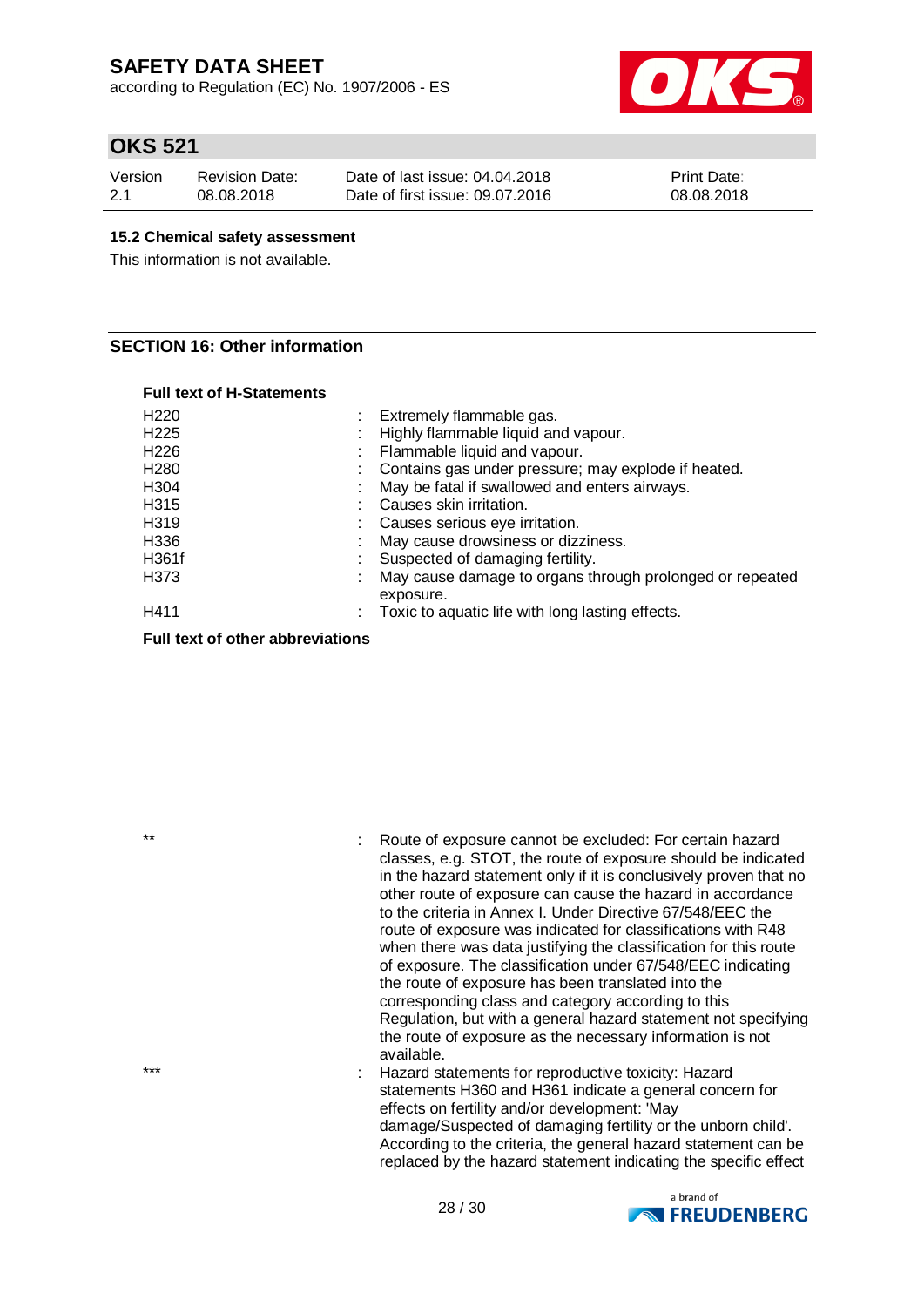according to Regulation (EC) No. 1907/2006 - ES



### **OKS 521**

| Version<br>2.1 | <b>Revision Date:</b><br>08.08.2018 | Date of last issue: 04.04.2018<br>Date of first issue: 09.07.2016                                                                                                                                                                                                                                                                                                                                                                                                                                                      | Print Date:<br>08.08.2018 |  |  |
|----------------|-------------------------------------|------------------------------------------------------------------------------------------------------------------------------------------------------------------------------------------------------------------------------------------------------------------------------------------------------------------------------------------------------------------------------------------------------------------------------------------------------------------------------------------------------------------------|---------------------------|--|--|
|                |                                     | of concern in accordance with Section 1.1.2.1.2. When the<br>other differentiation is not mentioned, this is due to evidence<br>proving no such effect, inconclusive data or no data and the<br>obligations in Article 4(3) shall apply for that differentiation. In<br>order not to lose information from the harmonised<br>classifications for fertility and developmental effects under<br>Directive 67/548/EEC, the classifications have been translated<br>only for those effects classified under that Directive |                           |  |  |
| Note C         |                                     | Some organic substances may be marketed either in a<br>specific isomeric form or as a mixture of several isomers. In<br>this case the supplier must state on the label whether the<br>substance is a specific isomer or a mixture of isomers.                                                                                                                                                                                                                                                                          |                           |  |  |
| Note P         |                                     | The classification as a carcinogen or mutagen need not apply<br>if it can be shown that the substance contains less than 0,1 %<br>w/w benzene (Einecs No 200-753-7). When the substance is<br>not classified as a carcinogen at least the precautionary<br>statements (P102-)P260- P262-P301 + P310-P331 shall<br>apply. This note applies only to certain complex oil-derived<br>substances in Part 3.                                                                                                                |                           |  |  |
|                | Note $U$ (table 3.1)                | When put on the market gases have to be classified as<br>"Gases under pressure", in one of the groups compressed<br>gas, liquefied gas, refrigerated liquefied gas or dissolved gas.<br>The group depends on the physical state in which the gas is<br>packaged and therefore has to be assigned case by case.                                                                                                                                                                                                         |                           |  |  |

ADN - European Agreement concerning the International Carriage of Dangerous Goods by Inland Waterways; ADR - European Agreement concerning the International Carriage of Dangerous Goods by Road; AICS - Australian Inventory of Chemical Substances; ASTM - American Society for the Testing of Materials; bw - Body weight; CLP - Classification Labelling Packaging Regulation; Regulation (EC) No 1272/2008; CMR - Carcinogen, Mutagen or Reproductive Toxicant; DIN - Standard of the German Institute for Standardisation; DSL - Domestic Substances List (Canada); ECHA - European Chemicals Agency; EC-Number - European Community number; ECx - Concentration associated with x% response; ELx - Loading rate associated with x% response; EmS - Emergency Schedule; ENCS - Existing and New Chemical Substances (Japan); ErCx - Concentration associated with x% growth rate response; GHS - Globally Harmonized System; GLP - Good Laboratory Practice; IARC - International Agency for Research on Cancer; IATA - International Air Transport Association; IBC - International Code for the Construction and Equipment of Ships carrying Dangerous Chemicals in Bulk; IC50 - Half maximal inhibitory concentration; ICAO - International Civil Aviation Organization; IECSC - Inventory of Existing Chemical Substances in China; IMDG - International Maritime Dangerous Goods; IMO - International Maritime Organization; ISHL - Industrial Safety and Health Law (Japan); ISO - International Organisation for Standardization; KECI - Korea Existing Chemicals Inventory; LC50 - Lethal Concentration to 50 % of a test population; LD50 - Lethal Dose to 50% of a test population (Median Lethal Dose); MARPOL - International Convention for the Prevention of Pollution from Ships; n.o.s. - Not Otherwise Specified; NO(A)EC - No Observed (Adverse) Effect Concentration; NO(A)EL - No Observed (Adverse) Effect Level; NOELR - No Observable Effect Loading Rate; NZIoC - New Zealand Inventory of Chemicals; OECD - Organization for Economic Co-operation and Development; OPPTS - Office of Chemical Safety and Pollution Prevention; PBT - Persistent, Bioaccumulative and Toxic substance; PICCS - Philippines Inventory of Chemicals and Chemical Substances; (Q)SAR - (Quantitative) Structure Activity Relationship; REACH - Regulation (EC) No 1907/2006 of the European Parliament and of the Council concerning the Registration, Evaluation, Authorisation and Restriction of Chemicals; RID - Regulations concerning the International Carriage of Dangerous Goods by Rail; SADT - Self-